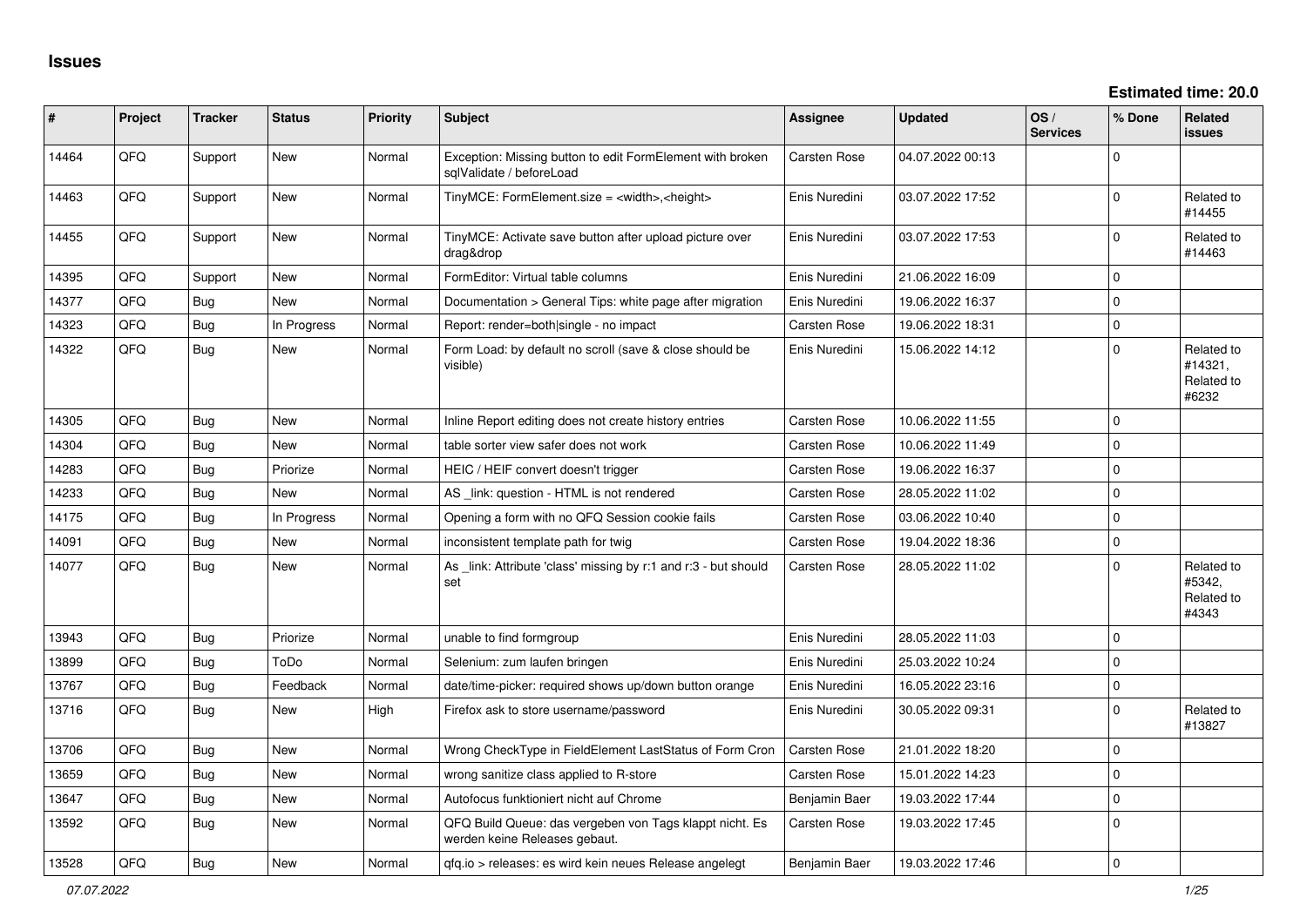| #     | Project | <b>Tracker</b> | <b>Status</b> | <b>Priority</b> | <b>Subject</b>                                                                                                                                      | Assignee            | <b>Updated</b>   | OS/<br><b>Services</b> | % Done       | Related<br>issues                             |
|-------|---------|----------------|---------------|-----------------|-----------------------------------------------------------------------------------------------------------------------------------------------------|---------------------|------------------|------------------------|--------------|-----------------------------------------------|
| 13460 | QFQ     | <b>Bug</b>     | <b>New</b>    | Normal          | Doc: Password set/reset  password should not processed<br>with 'html encode'                                                                        | Carsten Rose        | 19.03.2022 17:46 |                        | $\mathbf 0$  |                                               |
| 13451 | QFQ     | Bug            | New           | Normal          | Character Counter / Max Character: Problem in Safari                                                                                                | Carsten Rose        | 15.04.2022 17:18 |                        | $\mathbf 0$  |                                               |
| 13332 | QFQ     | Bug            | <b>New</b>    | Normal          | Multi Form: Required Felder werden visuell nicht markiert.                                                                                          | Carsten Rose        | 19.03.2022 17:47 |                        | $\mathbf 0$  |                                               |
| 13331 | QFQ     | <b>Bug</b>     | <b>New</b>    | Normal          | Multi Form: Clear Icon misplaced                                                                                                                    | Carsten Rose        | 19.03.2022 17:47 |                        | $\mathbf{0}$ |                                               |
| 12989 | QFQ     | Bug            | <b>New</b>    | Normal          | empty string does not trigger dynamic update                                                                                                        | Enis Nuredini       | 28.05.2022 11:09 |                        | $\mathbf 0$  |                                               |
| 12974 | QFQ     | <b>Bug</b>     | <b>New</b>    | High            | Sanitize Queries in Action-Elements                                                                                                                 | Carsten Rose        | 07.12.2021 17:19 |                        | $\Omega$     |                                               |
| 12716 | QFQ     | Bug            | <b>New</b>    | Normal          | template group: Pattern only applied to first instance                                                                                              | Carsten Rose        | 19.03.2022 17:47 |                        | $\mathbf 0$  |                                               |
| 12714 | QFQ     | <b>Bug</b>     | New           | Normal          | Conversion of GIF to PDF broken when GIF contains Alpha.                                                                                            | <b>Carsten Rose</b> | 19.03.2022 17:49 |                        | $\Omega$     |                                               |
| 12702 | QFQ     | Bug            | New           | High            | templateGroup: broken in multiDb Setup                                                                                                              | Carsten Rose        | 14.12.2021 16:02 |                        | $\mathbf 0$  |                                               |
| 12670 | QFQ     | <b>Bug</b>     | New           | High            | Dropdown-Menu classes können nicht mehr angegeben<br>werden                                                                                         | Carsten Rose        | 07.12.2021 17:19 |                        | $\Omega$     |                                               |
| 12581 | QFQ     | <b>Bug</b>     | New           | Normal          | Form.forward=close: Record 'new' in new browser tab > save<br>(& close) >> Form is not reloaded with new created record id<br>and stays in mode=new | Carsten Rose        | 19.03.2022 17:48 |                        | $\mathbf 0$  |                                               |
| 12546 | QFQ     | <b>Bug</b>     | Feedback      | Normal          | Branch 'Development' - Unit Tests mit dirty workaround<br>angepasst                                                                                 | Carsten Rose        | 19.03.2022 17:48 |                        | $\Omega$     |                                               |
| 12545 | QFQ     | <b>Bug</b>     | <b>New</b>    | Urgent          | sgl.log not created / updated                                                                                                                       | Carsten Rose        | 14.12.2021 16:02 |                        | $\Omega$     |                                               |
| 12520 | QFQ     | Bug            | <b>New</b>    | Normal          | Switch FE User: still active even FE User session expired                                                                                           | Carsten Rose        | 19.03.2022 17:48 |                        | $\mathbf{0}$ |                                               |
| 12513 | QFQ     | <b>Bug</b>     | <b>New</b>    | High            | Implement server side check of maxlength                                                                                                            | Carsten Rose        | 07.12.2021 17:19 |                        | $\Omega$     |                                               |
| 12512 | QFQ     | <b>Bug</b>     | <b>New</b>    | Normal          | Some MySQL Installation can't use 'stored procedures'                                                                                               | Carsten Rose        | 19.03.2022 17:48 |                        | $\mathbf 0$  |                                               |
| 12508 | QFQ     | Bug            | In Progress   | High            | qfq Form: sendMail                                                                                                                                  | Karin Niffeler      | 19.03.2022 17:48 |                        | $\mathbf 0$  |                                               |
| 12468 | QFQ     | <b>Bug</b>     | New           | Urgent          | Form: update Form.title after save                                                                                                                  | Carsten Rose        | 03.05.2021 21:12 |                        | $\mathsf{O}$ |                                               |
| 12463 | QFQ     | Bug            | ToDo          | High            | QFQ Function: 'function' and 'sql' on same level - output of<br>sal is shown two times.                                                             | Carsten Rose        | 15.12.2021 16:31 |                        | $\Omega$     |                                               |
| 12395 | QFQ     | Bug            | ToDo          | High            | QFQ Function: Result two times shown                                                                                                                | Carsten Rose        | 18.02.2022 08:59 |                        | $\mathbf{0}$ |                                               |
| 12327 | QFQ     | Bug            | <b>New</b>    | Normal          | Copy to clipboard: Glyphicon can not be changed                                                                                                     | <b>Carsten Rose</b> | 27.12.2021 17:59 |                        | $\Omega$     |                                               |
| 12325 | QFQ     | Bug            | Priorize      | Normal          | MultiDB form.dblndex not working for report syntax                                                                                                  | Carsten Rose        | 07.09.2021 13:37 |                        | $\Omega$     | Related to<br>#12145,<br>Related to<br>#12314 |
| 12187 | QFQ     | <b>Bug</b>     | New           | Normal          | Trigger FormAsFile() via Report: probably problem with multi<br>DB setup                                                                            | Carsten Rose        | 20.03.2021 21:20 |                        | $\mathbf 0$  |                                               |
| 12133 | QFQ     | Bug            | <b>New</b>    | Normal          | NPM, phpSpreadSheet aktualisieren                                                                                                                   | Carsten Rose        | 15.03.2021 09:04 |                        | $\mathbf 0$  |                                               |
| 12066 | QFQ     | Bug            | New           | High            | enterAsSubmit: Forward wird nicht ausgeführt                                                                                                        | Enis Nuredini       | 29.05.2022 09:23 |                        | $\mathbf 0$  |                                               |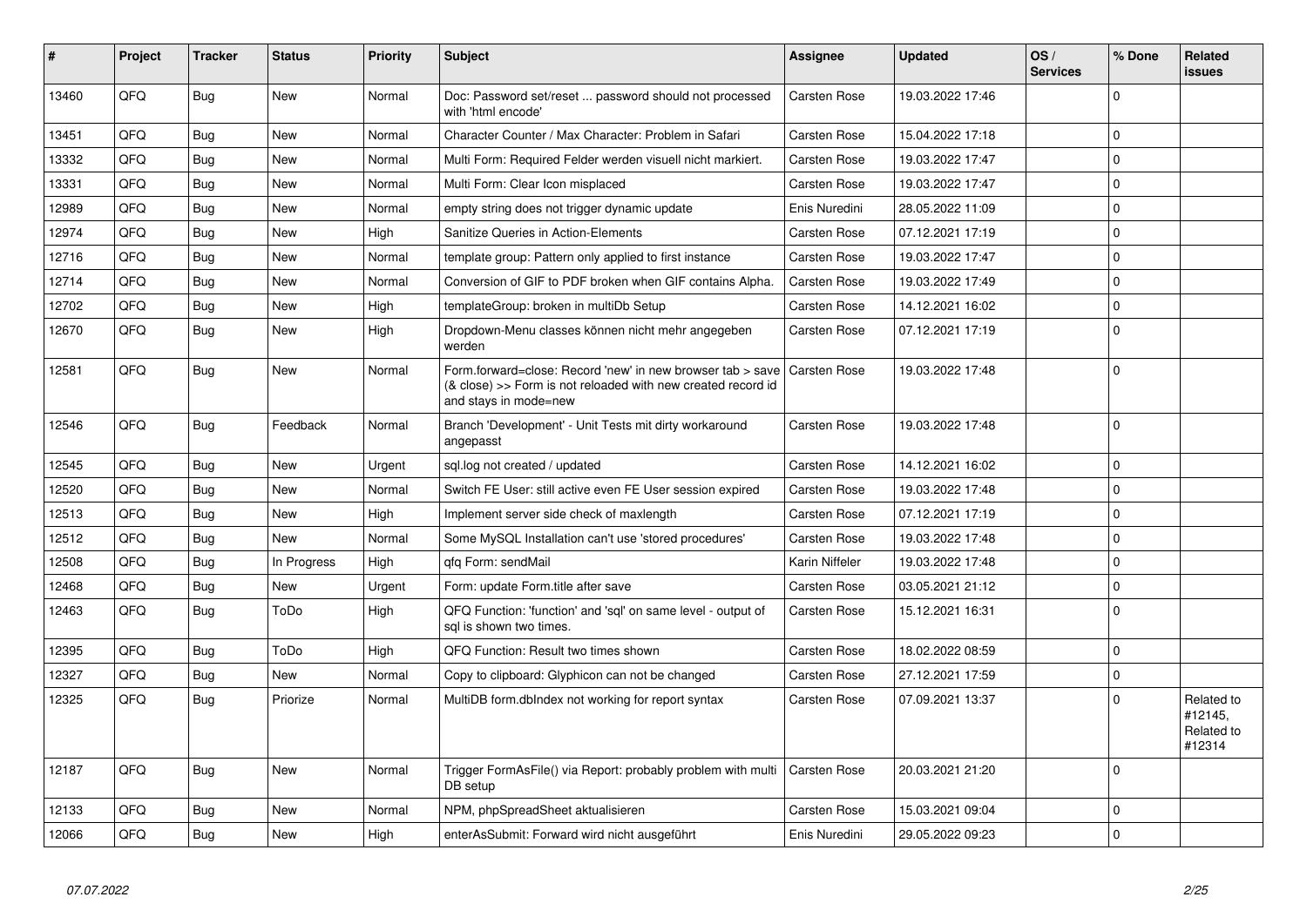| $\vert$ # | Project | <b>Tracker</b> | <b>Status</b> | <b>Priority</b> | <b>Subject</b>                                                                      | <b>Assignee</b>     | <b>Updated</b>   | OS/<br><b>Services</b> | % Done       | <b>Related</b><br>issues                                                                                                       |
|-----------|---------|----------------|---------------|-----------------|-------------------------------------------------------------------------------------|---------------------|------------------|------------------------|--------------|--------------------------------------------------------------------------------------------------------------------------------|
| 12045     | QFQ     | <b>Bug</b>     | <b>New</b>    | Normal          | templateGroup afterSave FE: Aufruf ohne<br>sqlHonorFormElements funktioniert nicht  | Carsten Rose        | 18.02.2021 16:33 |                        | $\mathbf 0$  |                                                                                                                                |
| 12040     | QFQ     | <b>Bug</b>     | <b>New</b>    | Normal          | FE Mode 'hidden' für zwei FEs auf einer Zeile                                       | <b>Carsten Rose</b> | 18.02.2021 10:13 |                        | $\mathbf{0}$ |                                                                                                                                |
| 11752     | QFQ     | Bug            | <b>New</b>    | Normal          | checkbox renders multiple input elements with same name                             | <b>Carsten Rose</b> | 17.12.2020 14:58 |                        | $\mathbf 0$  | Related to<br>#11750                                                                                                           |
| 11715     | QFQ     | Bug            | New           | Normal          | acceptZeroAsRequired and requiredOffButMark do not<br>coincide                      |                     | 08.12.2020 12:13 |                        | $\mathbf 0$  |                                                                                                                                |
| 11695     | QFQ     | <b>Bug</b>     | <b>New</b>    | Normal          | MultiForm required FE Error                                                         | Carsten Rose        | 04.12.2020 13:34 |                        | $\mathbf 0$  |                                                                                                                                |
| 11668     | QFQ     | <b>Bug</b>     | <b>New</b>    | Normal          | Play function.sql - problem with mysql                                              | Carsten Rose        | 03.05.2021 20:48 |                        | $\mathbf 0$  |                                                                                                                                |
| 11667     | QFQ     | <b>Bug</b>     | New           | Normal          | MySQL mariadb-server-10.3: Incorrect datetime value                                 | Carsten Rose        | 03.05.2021 20:48 |                        | $\pmb{0}$    |                                                                                                                                |
| 11630     | QFQ     | <b>Bug</b>     | Feedback      | High            | Bitte check ob CALL() in 20.11.0 noch so funktioniert wie in<br>20.4.1              | Enis Nuredini       | 28.05.2022 13:45 |                        | $\mathbf 0$  | Related to<br>#11325                                                                                                           |
| 11522     | QFQ     | Bug            | <b>New</b>    | Normal          | Aus/Einblenden von Reitern                                                          |                     | 13.11.2020 14:58 |                        | $\mathbf 0$  |                                                                                                                                |
| 11517     | QFQ     | <b>Bug</b>     | In Progress   | Normal          | extraButtonInfo Broken for multiple FormElements                                    | <b>Carsten Rose</b> | 12.05.2022 13:12 |                        | $\mathbf 0$  | Related to<br>#7890.<br>Related to<br>#3811, Has<br>duplicate<br>#10905, Has<br>duplicate<br>#10553, Has<br>duplicate<br>#6779 |
| 11347     | QFQ     | <b>Bug</b>     | Feedback      | Normal          | If Bedingungen funktionieren nicht korrekt                                          | Christoph Fuchs     | 21.03.2021 20:37 |                        | $\mathbf 0$  |                                                                                                                                |
| 11239     | QFQ     | <b>Bug</b>     | <b>New</b>    | Normal          | Radiobutton (plain): horizontales Rendern abhängig vom<br>Datentyp in der Datenbank | <b>Carsten Rose</b> | 30.09.2020 18:37 |                        | $\mathbf 0$  |                                                                                                                                |
| 11237     | QFQ     | Bug            | <b>New</b>    | High            | Radiobutton / parameter.buttonClass= btn-default - kein dirty<br>Trigger            | Benjamin Baer       | 03.05.2021 21:12 |                        | $\mathbf 0$  | Related to<br>#10766                                                                                                           |
| 11195     | QFQ     | <b>Bug</b>     | New           | Low             | Dynamic Update: Note not updated if new text is empty<br>(v20.4)                    |                     | 25.09.2020 11:14 |                        | $\mathbf 0$  |                                                                                                                                |
| 11057     | QFQ     | Bug            | <b>New</b>    | High            | Checkboxes ohne span.checkmark im Report werden<br>ausgeblendet                     | Benjamin Baer       | 03.05.2021 21:12 |                        | $\mathbf 0$  | Related to<br>#11039                                                                                                           |
| 10937     | QFQ     | Bug            | <b>New</b>    | Normal          | Fehler mit abhängigen Select- Feldern beim Positionieren                            | Carsten Rose        | 12.11.2020 23:45 |                        | $\mathbf 0$  |                                                                                                                                |
| 10890     | QFQ     | Bug            | New           | Normal          | AutoCron hangs                                                                      |                     | 20.07.2020 13:56 |                        | $\pmb{0}$    |                                                                                                                                |
| 10766     | QFQ     | <b>Bug</b>     | <b>New</b>    | High            | Radiobutton / parameter.buttonClass=btn-default: dynamic<br>update                  |                     | 03.05.2021 21:12 |                        | $\mathbf 0$  | Related to<br>#11237                                                                                                           |
| 10759     | QFQ     | <b>Bug</b>     | New           | Normal          | emptyMeansNull - Feld falsch aktualisiert                                           |                     | 12.11.2020 23:45 |                        | $\mathbf{0}$ |                                                                                                                                |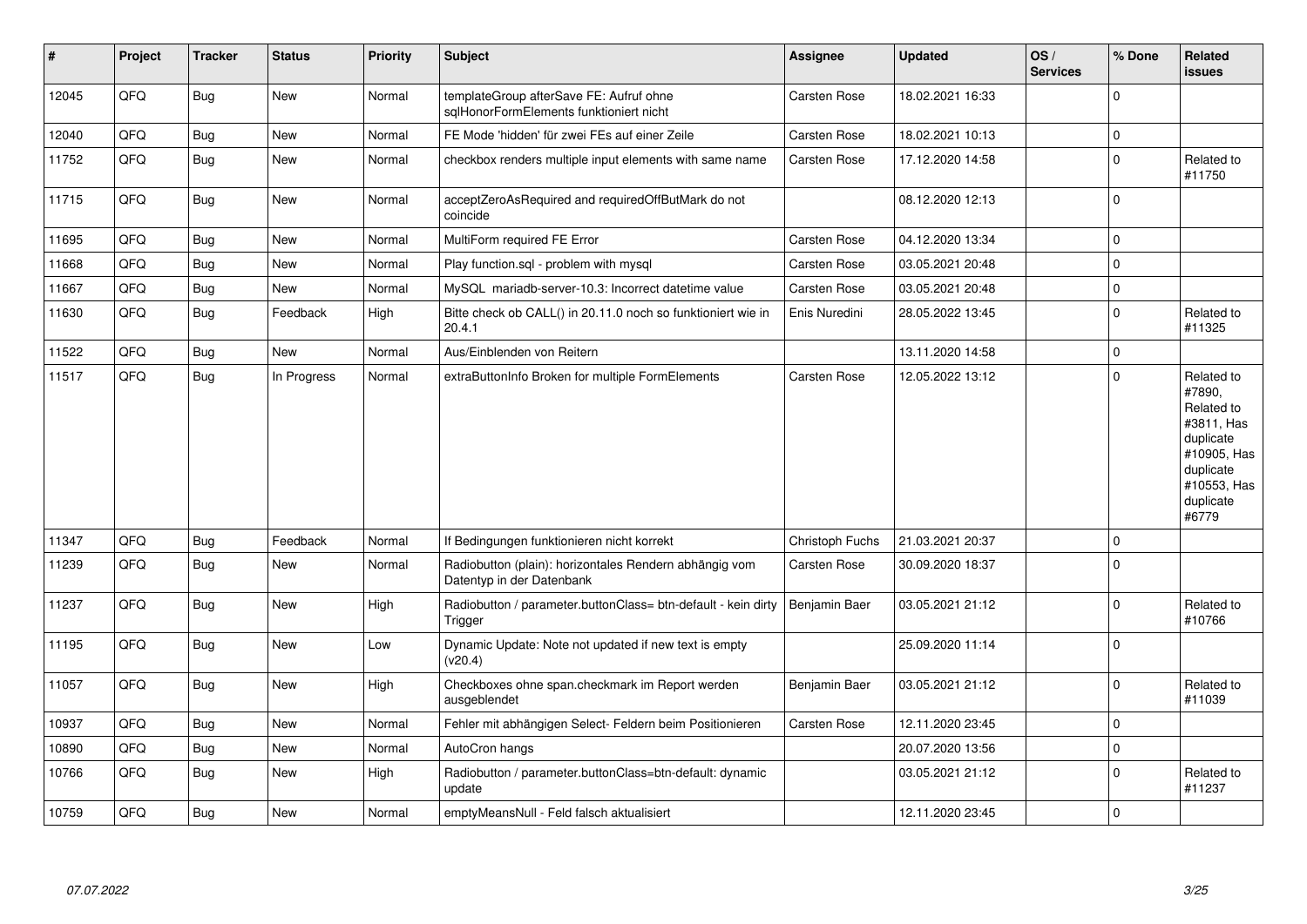| #     | Project | <b>Tracker</b> | <b>Status</b> | <b>Priority</b> | Subject                                                                                                  | <b>Assignee</b>     | <b>Updated</b>   | OS/<br><b>Services</b> | % Done      | Related<br><b>issues</b>                                                |
|-------|---------|----------------|---------------|-----------------|----------------------------------------------------------------------------------------------------------|---------------------|------------------|------------------------|-------------|-------------------------------------------------------------------------|
| 10704 | QFQ     | Bug            | <b>New</b>    | Normal          | wkhtml problem rendering fullCalendar.js / fabric.js >><br>successor: puppeteer                          | Carsten Rose        | 12.11.2020 23:45 |                        | $\Omega$    | Related to<br>#5024,<br>Related to<br>#4650.<br>Related to<br>#10715    |
| 10661 | QFQ     | Bug            | In Progress   | Normal          | Typo3 Warnungen                                                                                          | Carsten Rose        | 07.09.2021 13:23 |                        | $\Omega$    | Related to<br>#12440                                                    |
| 10658 | QFQ     | <b>Bug</b>     | <b>New</b>    | Normal          | processReadOnly broken                                                                                   | Carsten Rose        | 27.05.2020 17:55 |                        | $\mathbf 0$ |                                                                         |
| 10640 | QFQ     | Bug            | <b>New</b>    | High            | TypeAhead Tag: FE editierbar trotz readOnly                                                              | Carsten Rose        | 03.05.2021 21:12 |                        | $\Omega$    | Related to<br>#7795                                                     |
| 10588 | QFQ     | Bug            | <b>New</b>    | Normal          | typeahed Tag: Doku anpassen                                                                              | Carsten Rose        | 12.11.2020 23:45 |                        | $\mathbf 0$ |                                                                         |
| 10508 | QFQ     | Bug            | <b>New</b>    | High            | Multi Form broken on Multi DB Instance                                                                   | Carsten Rose        | 03.05.2021 21:12 |                        | $\mathbf 0$ |                                                                         |
| 10506 | QFQ     | Bug            | <b>New</b>    | High            | Template Group broken on MultiDB instance                                                                | <b>Carsten Rose</b> | 03.05.2021 21:12 |                        | $\Omega$    | Related to<br>#10505                                                    |
| 10324 | QFQ     | Bug            | <b>New</b>    | Normal          | Excel Export mit Template funktioniert nur, wenn Template<br>vor uid kommt                               |                     | 30.03.2020 11:20 |                        | $\mathbf 0$ | Related to<br>#10257                                                    |
| 10322 | QFQ     | Bug            | New           | Normal          | FormElement / Radio: missing column 'enum' >> FE not<br>reported                                         | Carsten Rose        | 07.05.2020 09:37 |                        | $\Omega$    |                                                                         |
| 10082 | QFQ     | <b>Bug</b>     | <b>New</b>    | Normal          | FE.type=SELECT - 'sanatize' Class                                                                        | Carsten Rose        | 07.05.2020 09:36 |                        | $\mathbf 0$ | Related to<br>#10081                                                    |
| 10081 | QFQ     | Bug            | <b>New</b>    | High            | Stale record lock after 'forbidden' character                                                            | Carsten Rose        | 03.05.2021 21:12 |                        | $\Omega$    | Related to<br>#10082,<br>Related to<br>#9789                            |
| 9975  | QFQ     | Bug            | Priorize      | Normal          | Dropdown Menu: 'r:3' broken                                                                              | Carsten Rose        | 01.02.2020 10:13 |                        | $\mathbf 0$ |                                                                         |
| 9958  | QFQ     | Bug            | Priorize      | Normal          | Broken subrecord query: no error message                                                                 | Carsten Rose        | 05.02.2021 15:15 |                        | $\mathbf 0$ |                                                                         |
| 9947  | QFQ     | Bug            | Priorize      | Normal          | Unwanted error message if missing 'typeAheadSqlPrefetch'                                                 | <b>Carsten Rose</b> | 01.02.2020 10:13 |                        | $\mathbf 0$ |                                                                         |
| 9898  | QFQ     | Bug            | Feedback      | Normal          | Formular trotz Timeout gespeichert                                                                       | Benjamin Baer       | 01.02.2020 15:56 |                        | $\mathbf 0$ |                                                                         |
| 9862  | QFQ     | Bug            | Priorize      | Normal          | Failed writing to sql mail qfq.log should throw an exception                                             | Carsten Rose        | 01.02.2020 10:13 |                        | $\mathbf 0$ |                                                                         |
| 9855  | QFQ     | <b>Bug</b>     | <b>New</b>    | Normal          | <b>Required Check</b>                                                                                    |                     | 01.02.2020 15:56 |                        | $\mathbf 0$ |                                                                         |
| 9834  | QFQ     | <b>Bug</b>     | Priorize      | Normal          | Input elements with tag 'disabled' are missing on<br>form-submit: server option 'processReadOnly' broken | <b>Carsten Rose</b> | 07.12.2021 16:43 |                        | $\Omega$    | Related to<br>#9691,<br>Related to<br>#5305, Has<br>duplicate<br>#12331 |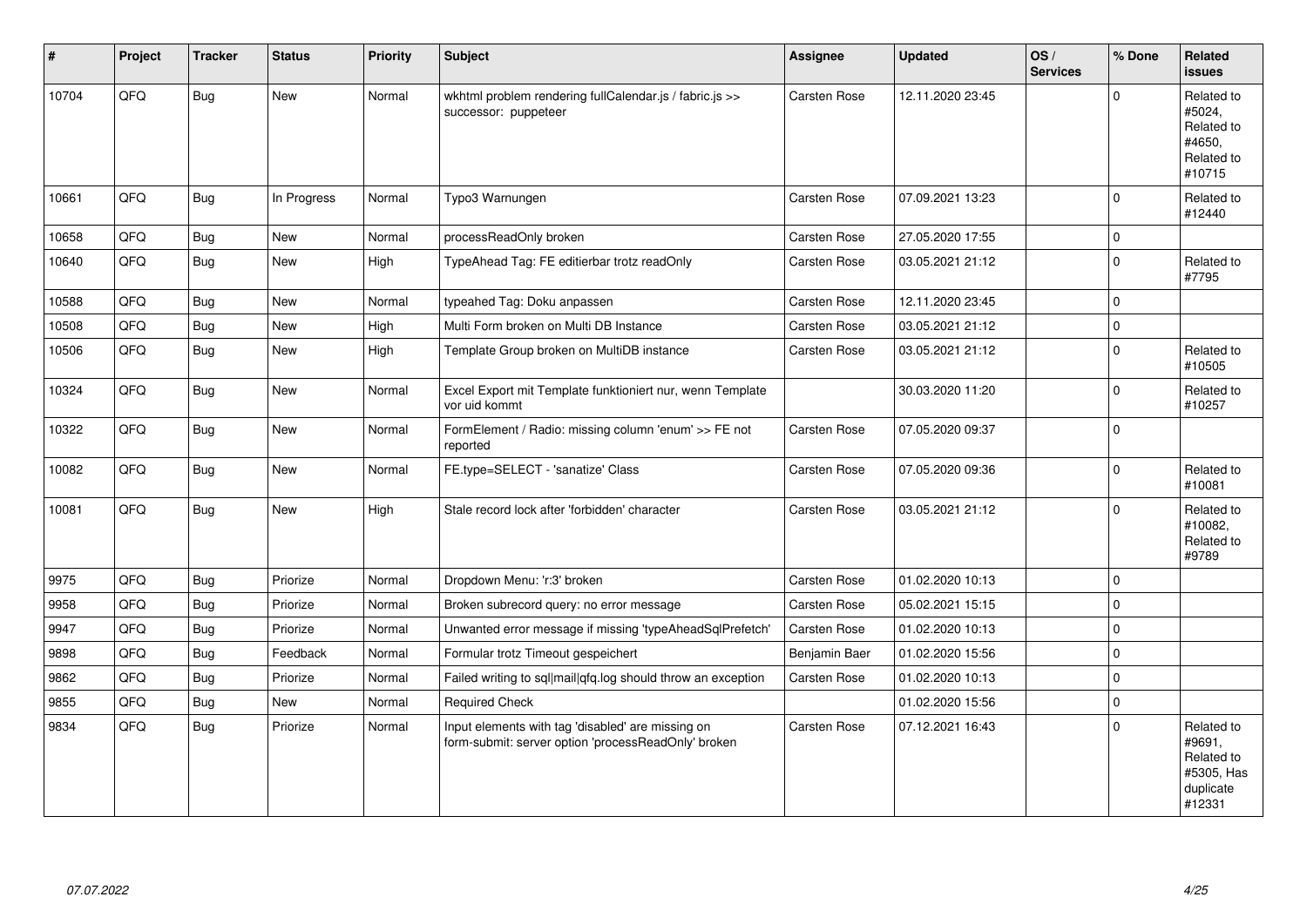| #    | Project | <b>Tracker</b> | <b>Status</b>     | <b>Priority</b> | Subject                                                                            | <b>Assignee</b>     | <b>Updated</b>   | OS/<br><b>Services</b> | % Done      | Related<br><b>issues</b>                                             |
|------|---------|----------------|-------------------|-----------------|------------------------------------------------------------------------------------|---------------------|------------------|------------------------|-------------|----------------------------------------------------------------------|
| 9789 | QFQ     | Bug            | In Progress       | High            | Record Lock: release to early on 'leave page'                                      | Carsten Rose        | 10.01.2022 09:25 |                        | 100         | Related to<br>#10081,<br>Related to<br>#9173.<br>Related to<br>#8702 |
| 9783 | QFQ     | Bug            | <b>New</b>        | Normal          | Email with special characters                                                      | Carsten Rose        | 01.02.2020 23:22 |                        | $\mathbf 0$ |                                                                      |
| 9773 | QFQ     | <b>Bug</b>     | New               | Normal          | form.parameter.formModeGlobal=requiredOff                                          | Carsten Rose        | 01.02.2020 15:56 |                        | 0           |                                                                      |
| 9691 | QFQ     | Bug            | In Progress       | Normal          | Checkbox: dynamic update > readonly                                                | Carsten Rose        | 01.02.2020 23:22 |                        | 50          | Related to<br>#9834                                                  |
| 9669 | QFQ     | Bug            | Some day<br>maybe | Normal          | Checkbox / Template Group: radio/checkbox visible broken<br>after 'add'            | Carsten Rose        | 16.06.2021 13:47 |                        | $\Omega$    | Related to<br>#8091                                                  |
| 9535 | QFQ     | Bug            | Feedback          | Normal          | Report:  AS '_vertical' - column to wide - vertical >> rot45,<br>rot <sub>90</sub> | Benjamin Baer       | 01.02.2020 15:56 |                        | $\mathbf 0$ |                                                                      |
| 9534 | QFQ     | Bug            | Priorize          | Urgent          | FE.type=upload: 'Unknown Mode: ID"                                                 | Carsten Rose        | 03.05.2021 21:14 |                        | $\mathbf 0$ | Related to<br>#9532                                                  |
| 9533 | QFQ     | Bug            | <b>New</b>        | Normal          | FE.type=upload: Check in 'beforeSave' if upload is given                           | Carsten Rose        | 01.02.2020 23:22 |                        | $\mathbf 0$ | Related to<br>#11523                                                 |
| 9531 | QFQ     | Bug            | New               | High            | FE File: Dynamic Update / modeSql / required detected even<br>it not set           | <b>Carsten Rose</b> | 11.06.2021 20:32 |                        | $\mathbf 0$ | Related to<br>#12398                                                 |
| 9347 | QFQ     | Bug            | <b>New</b>        | High            | FE.type=upload with dynamic show/hidden: required not<br>detected                  | Carsten Rose        | 12.06.2021 10:40 |                        | $\mathbf 0$ | Related to<br>#5305,<br>Related to<br>#12398                         |
| 9317 | QFQ     | Bug            | <b>New</b>        | Normal          | FE.type=note: with dynamic show/hidden an empty label<br>causes trouble            | Carsten Rose        | 01.02.2020 23:22 |                        | $\Omega$    |                                                                      |
| 9281 | QFQ     | Bug            | Some day<br>maybe | Normal          | Allow STRICT_TRANS_TABLES                                                          | Carsten Rose        | 02.01.2021 18:43 |                        | $\mathbf 0$ |                                                                      |
| 9275 | QFQ     | Bug            | <b>New</b>        | Normal          | autcron: t3 page, which takes to long to respond, is not<br>reported properly      | Carsten Rose        | 01.02.2020 23:22 |                        | 100         |                                                                      |
| 9177 | QFQ     | Bug            | New               | Normal          | Bug? QFQ tries to save an action FE, which has real<br>existing column name        | Carsten Rose        | 01.02.2020 23:22 |                        | $\mathbf 0$ |                                                                      |
| 9173 | QFQ     | Bug            | Priorize          | Urgent          | Stale Record Lock: Firefox                                                         | Carsten Rose        | 03.05.2021 21:14 |                        | $\mathbf 0$ | Related to<br>#9789                                                  |
| 9127 | QFQ     | <b>Bug</b>     | New               | Normal          | Error Message: change 'roll over' color - text not readable                        | Carsten Rose        | 01.02.2020 23:22 |                        | $\mathbf 0$ |                                                                      |
| 9126 | QFQ     | Bug            | Some day<br>maybe | Normal          | hidden Form elements are present in page source                                    |                     | 02.01.2021 18:41 |                        | $\mathbf 0$ |                                                                      |
| 9121 | QFQ     | <b>Bug</b>     | Priorize          | High            | sip links have r and __dbIndexData set                                             | Carsten Rose        | 12.06.2021 10:41 |                        | $\pmb{0}$   |                                                                      |
| 9077 | QFQ     | <b>Bug</b>     | New               | Normal          | typeAheadSql: report broken SQL                                                    | Carsten Rose        | 29.06.2022 22:35 |                        | $\mathbf 0$ | Related to<br>#4018                                                  |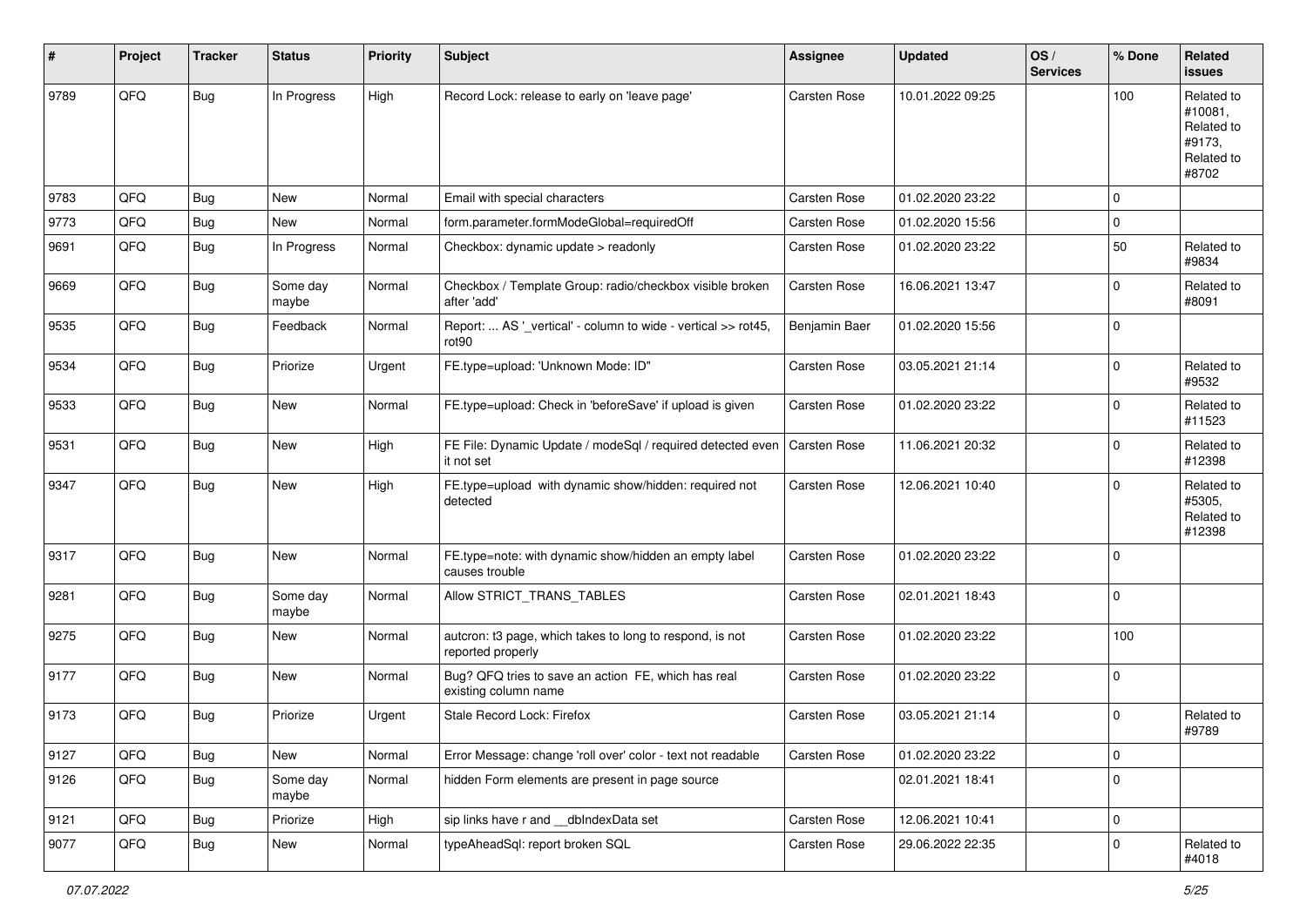| #    | Project | <b>Tracker</b> | <b>Status</b>     | <b>Priority</b> | Subject                                                                                               | <b>Assignee</b>   | <b>Updated</b>   | OS/<br><b>Services</b> | % Done      | Related<br>issues         |
|------|---------|----------------|-------------------|-----------------|-------------------------------------------------------------------------------------------------------|-------------------|------------------|------------------------|-------------|---------------------------|
| 9024 | QFQ     | Bug            | Some day<br>maybe | Normal          | QFQ Einarbeitung                                                                                      |                   | 01.02.2020 15:56 |                        | $\mathbf 0$ |                           |
| 9020 | QFQ     | Bug            | Some day<br>maybe | Normal          | radio mit buttonClass und dynamicUpdate lassen sich nicht<br>kombinieren                              |                   | 11.12.2019 16:01 |                        | $\mathbf 0$ |                           |
| 9013 | QFQ     | Bug            | New               | Normal          | Error in Twig template not handled                                                                    | Carsten Rose      | 20.10.2021 13:43 |                        | $\mathbf 0$ |                           |
| 8891 | QFQ     | Bug            | <b>New</b>        | High            | formSubmitLog: do not log passwords                                                                   | Enis Nuredini     | 25.03.2022 09:06 |                        | $\mathbf 0$ |                           |
| 8668 | QFQ     | Bug            | <b>New</b>        | High            | Pill disabled: dyamic mode 'hidden' not respected - FE is still<br>required                           | Carsten Rose      | 03.05.2021 21:14 |                        | $\mathbf 0$ |                           |
| 8431 | QFQ     | Bug            | <b>New</b>        | High            | autocron.php with wrong path                                                                          | Carsten Rose      | 03.05.2021 21:14 |                        | $\mathbf 0$ |                           |
| 8316 | QFQ     | Bug            | Feedback          | Normal          | Documentation/Behaviour for Nested Queries and<br>Record-Store confusing                              | Nicola Chiapolini | 20.11.2019 09:14 |                        | $\mathbf 0$ |                           |
| 8106 | QFQ     | <b>Bug</b>     | Some day<br>maybe | Normal          | Dynamic Update: Feld kann nicht auf empty zurückgesetzt<br>werden                                     | Carsten Rose      | 11.12.2019 16:01 |                        | $\mathbf 0$ |                           |
| 8083 | QFQ     | Bug            | <b>New</b>        | High            | FormEditor: primary table list does not respect<br>'indexDb={{indexData:Y}}'                          | Carsten Rose      | 03.05.2021 21:14 |                        | $\mathbf 0$ | Has<br>duplicate<br>#6678 |
| 8049 | QFQ     | Bug            | New               | Normal          | FE.type=note, column 'value': text moves some pixel to top<br>after save                              | Carsten Rose      | 01.02.2020 23:22 |                        | $\Omega$    |                           |
| 8037 | QFQ     | <b>Bug</b>     | Priorize          | Normal          | FE.type=upload (advanced mode): {{slaveld:V}} missing<br>during dynamic update                        | Carsten Rose      | 01.02.2020 10:13 |                        | $\mathbf 0$ |                           |
| 7899 | QFQ     | Bug            | <b>New</b>        | High            | Fe.type=password / retype / required: always complain about<br>missing value                          | Carsten Rose      | 03.05.2021 21:14 |                        | $\mathbf 0$ |                           |
| 7890 | QFQ     | Bug            | New               | Normal          | FormElement 'required': extraButtonInfo not aligned                                                   | Carsten Rose      | 11.06.2021 21:17 |                        | $\mathbf 0$ | Related to<br>#11517      |
| 7795 | QFQ     | Bug            | <b>New</b>        | Normal          | Readonly Form: Typeahead-Felder                                                                       | Carsten Rose      | 01.02.2020 23:22 |                        | $\mathbf 0$ | Related to<br>#10640      |
| 7685 | QFQ     | Bug            | New               | Normal          | Open FormElement from QFQ error message and save<br>modified record: error about missing {{formId:F}} | Carsten Rose      | 01.02.2020 23:22 |                        | $\mathbf 0$ |                           |
| 7656 | QFQ     | Bug            | Priorize          | Normal          | FE with required, 'pattern' and 'extraButtonLock': always<br>complain about missing value             | Carsten Rose      | 01.02.2020 10:13 |                        | $\mathbf 0$ |                           |
| 7650 | QFQ     | Bug            | New               | High            | Optional do not show 'required' sign on FormElement                                                   | Carsten Rose      | 03.05.2021 21:14 |                        | $\mathbf 0$ |                           |
| 7616 | QFQ     | Bug            | Priorize          | Normal          | Selectlist with Enum & Dynamic Update                                                                 | Carsten Rose      | 01.02.2020 10:13 |                        | $\mathbf 0$ |                           |
| 7574 | QFQ     | <b>Bug</b>     | New               | Normal          | Substitute error: form element not reported / dont parse<br>Form.note                                 | Carsten Rose      | 01.02.2020 23:21 |                        | 0           |                           |
| 7547 | QFQ     | <b>Bug</b>     | New               | Normal          | Error Message in afterSave: wrong parameter column<br>reported                                        | Carsten Rose      | 01.02.2020 23:22 |                        | $\mathbf 0$ |                           |
| 7524 | QFQ     | <b>Bug</b>     | New               | Normal          | QFQ throws a 'General Error' if 'fileadmin/protected/log/' is<br>not writeable                        | Carsten Rose      | 01.02.2020 23:22 |                        | $\mathbf 0$ |                           |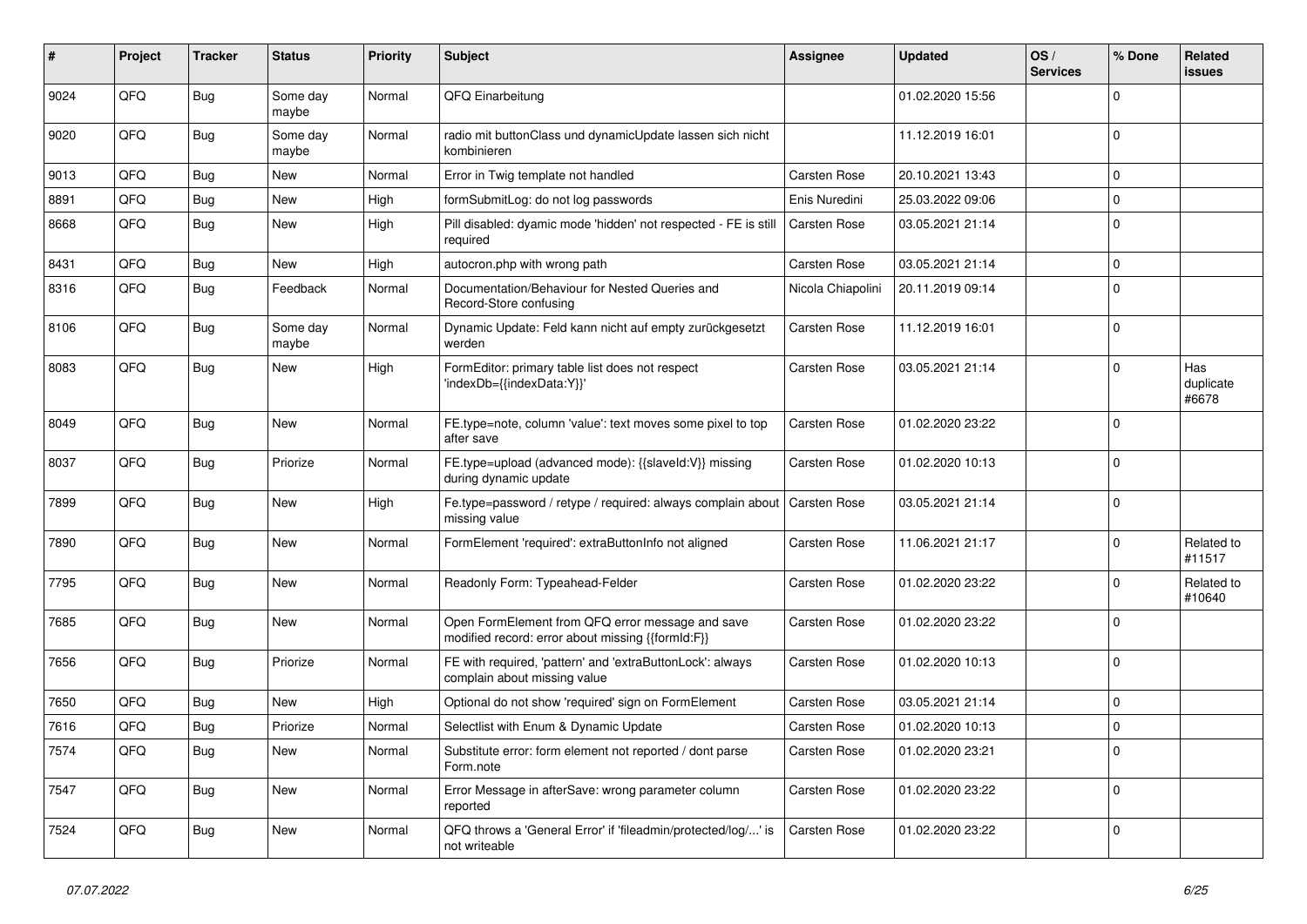| ∦    | Project | <b>Tracker</b> | <b>Status</b>     | <b>Priority</b> | Subject                                                                                                          | <b>Assignee</b>     | <b>Updated</b>   | OS/<br><b>Services</b> | % Done      | Related<br><b>issues</b> |
|------|---------|----------------|-------------------|-----------------|------------------------------------------------------------------------------------------------------------------|---------------------|------------------|------------------------|-------------|--------------------------|
| 7513 | QFQ     | Bug            | <b>New</b>        | Normal          | Radios not correct aligned                                                                                       | Carsten Rose        | 01.02.2020 23:22 |                        | $\Omega$    |                          |
| 7512 | QFQ     | Bug            | New               | Normal          | FE: inputType=number >> 'pattern' is not respected                                                               | Carsten Rose        | 01.02.2020 23:22 |                        | 0           |                          |
| 7456 | QFQ     | Bug            | Some day<br>maybe | Low             | Todos in Code: solve or make ticket                                                                              | Carsten Rose        | 16.09.2021 15:10 |                        | $\Omega$    |                          |
| 7402 | QFQ     | <b>Bug</b>     | Some day<br>maybe | Normal          | thumbnail cache: outdated picture when permission denied<br>and permission resolved.                             |                     | 01.02.2020 23:20 |                        | $\Omega$    |                          |
| 7281 | QFQ     | Bug            | Some day<br>maybe | Normal          | Subrecords: on large screen separator line too short                                                             |                     | 01.02.2020 23:19 |                        | $\Omega$    |                          |
| 7261 | QFQ     | Bug            | <b>New</b>        | Normal          | Report pathFilename for user without path, only the filename                                                     | Carsten Rose        | 01.02.2020 23:21 |                        | $\mathbf 0$ |                          |
| 7219 | QFQ     | <b>Bug</b>     | <b>New</b>        | Normal          | typeSheadSql / typeAheadSqlPrefetch: change to curly<br>braces                                                   | Carsten Rose        | 01.02.2020 23:21 |                        | $\Omega$    |                          |
| 7101 | QFQ     | Bug            | Some day<br>maybe | Normal          | 'form' in SIP and 'report' - breaks                                                                              |                     | 01.02.2020 23:20 |                        | $\Omega$    |                          |
| 7014 | QFQ     | Bug            | New               | Normal          | Sending invalid emails succeeds when<br>debug.redirectAllMailTo is set                                           | Carsten Rose        | 01.02.2020 23:21 |                        | $\Omega$    |                          |
| 7002 | QFQ     | <b>Bug</b>     | <b>New</b>        | Normal          | Dynamic Update: row does not disappear / appear                                                                  | <b>Carsten Rose</b> | 01.02.2020 23:22 |                        | $\mathbf 0$ |                          |
| 6912 | QFQ     | Bug            | <b>New</b>        | Normal          | error Message Var 'deadline' already set in SIP - in Form<br>with FE.value={{deadline:R:::{{deadlinePeriod:Y}}}} | Carsten Rose        | 01.02.2020 23:21 |                        | $\mathbf 0$ |                          |
| 6677 | QFQ     | Bug            | <b>New</b>        | Normal          | Error message FE Action Element: no/wrong FE reference<br>who cause the problem.                                 | Carsten Rose        | 01.02.2020 23:21 |                        | $\Omega$    |                          |
| 6574 | QFQ     | <b>Bug</b>     | Priorize          | Normal          | qfq.log: Fehlermeldung wurde angezeigt, aber nicht geloggt                                                       | Carsten Rose        | 01.02.2020 10:13 |                        | $\mathbf 0$ |                          |
| 6566 | QFQ     | Bug            | Priorize          | Normal          | Link Function 'delete': provided parameter missing on page<br>reload                                             | Benjamin Baer       | 03.01.2022 08:08 |                        | $\Omega$    |                          |
| 6483 | QFQ     | <b>Bug</b>     | <b>New</b>        | Normal          | R Store funktioniert nicht bei 'Report Notation' im FE                                                           | Carsten Rose        | 01.02.2020 23:21 |                        | 0           |                          |
| 6462 | QFQ     | Bug            | New               | Normal          | File Upload: Nutzlose Fehlermeldung wenn Datei zu gross                                                          | Carsten Rose        | 01.02.2020 23:21 |                        | $\Omega$    | Related to<br>#6139      |
| 6140 | QFQ     | Bug            | Priorize          | Normal          | QFQ DnD Sort: Locked fields                                                                                      | Benjamin Baer       | 21.03.2022 09:56 |                        | $\Omega$    |                          |
| 6116 | QFQ     | <b>Bug</b>     | Priorize          | High            | value of checkbox not saved                                                                                      | Carsten Rose        | 07.12.2021 17:19 |                        | $\Omega$    |                          |
| 5991 | QFQ     | <b>Bug</b>     | Some day<br>maybe | Normal          | URLs with ' ' or long parameter are problematic                                                                  | Carsten Rose        | 01.02.2020 23:19 |                        | $\mathbf 0$ |                          |
| 5877 | QFQ     | Bug            | Some day<br>maybe | Normal          | FE.type=note:bsColumn strange behaviour                                                                          |                     | 01.02.2020 23:19 |                        | $\mathbf 0$ |                          |
| 5768 | QFQ     | <b>Bug</b>     | Some day<br>maybe | Normal          | '{{pageLanguage:T}}' missing if QFQ is called via api                                                            | Carsten Rose        | 01.02.2020 23:19 |                        | $\mathbf 0$ |                          |
| 5706 | QFQ     | <b>Bug</b>     | Some day<br>maybe | Normal          | upload: fileDestination needs to be sanatized                                                                    | Carsten Rose        | 01.02.2020 23:19 |                        | $\mathbf 0$ |                          |
| 5576 | QFQ     | Bug            | New               | Normal          | Using MySQL 'DROP' requires privilege - wich is not really<br>necessary.                                         | Carsten Rose        | 01.02.2020 23:21 |                        | 0           |                          |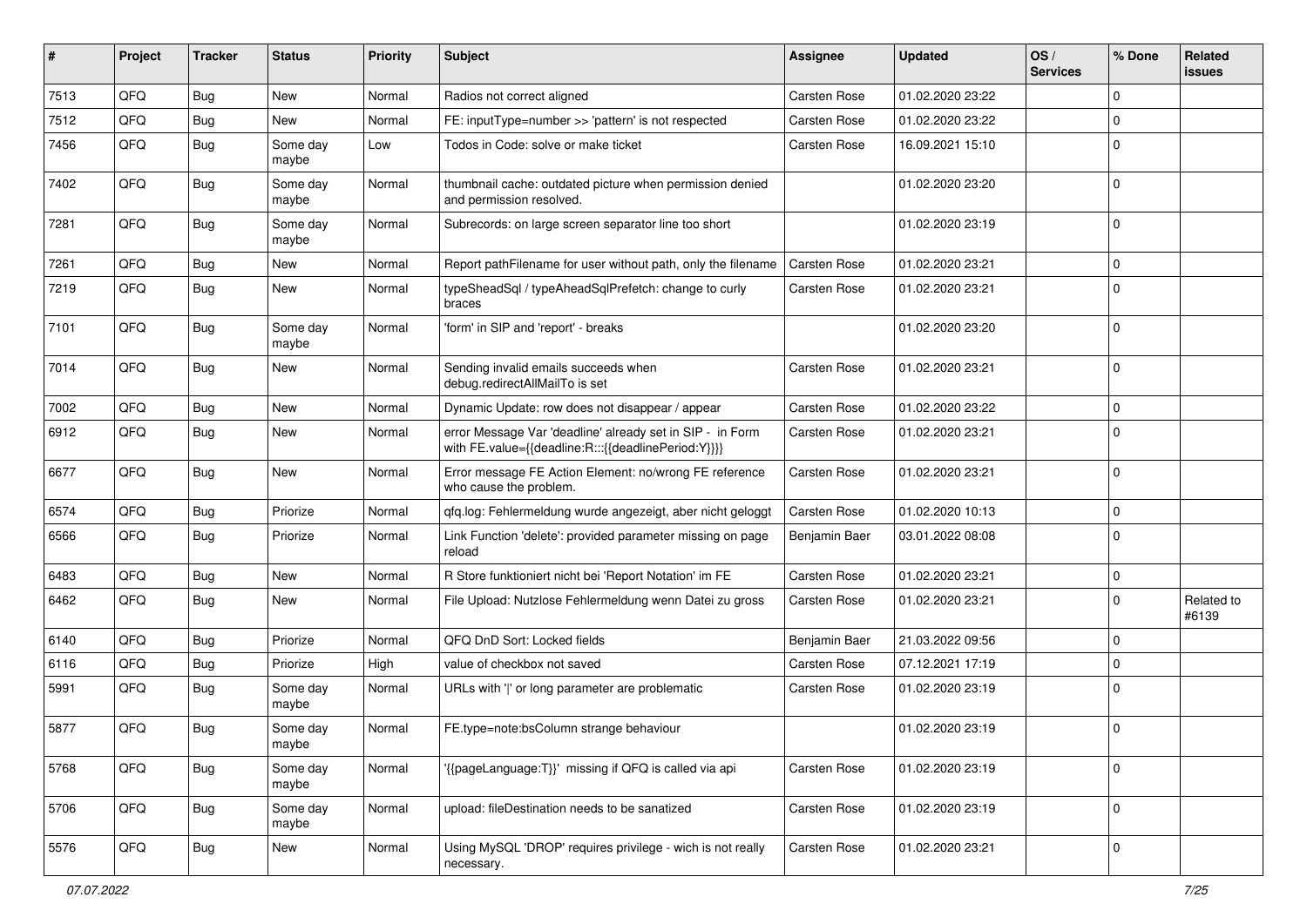| $\sharp$ | Project | <b>Tracker</b> | <b>Status</b>     | <b>Priority</b> | <b>Subject</b>                                                                                                                                           | <b>Assignee</b> | <b>Updated</b>   | OS/<br><b>Services</b> | % Done      | Related<br><b>issues</b>                       |
|----------|---------|----------------|-------------------|-----------------|----------------------------------------------------------------------------------------------------------------------------------------------------------|-----------------|------------------|------------------------|-------------|------------------------------------------------|
| 5559     | QFQ     | Bug            | New               | Normal          | FE.type = Upload: 'accept' might contain variables                                                                                                       | Carsten Rose    | 11.05.2020 21:23 |                        | $\Omega$    |                                                |
| 5557     | QFQ     | <b>Bug</b>     | Some day<br>maybe | Normal          | Form load: STORE_RECORD filled, but should be empty                                                                                                      | Carsten Rose    | 01.02.2020 23:19 |                        | $\mathbf 0$ |                                                |
| 5459     | QFQ     | <b>Bug</b>     | New               | High            | Multi DB: spread system tables between 'QFQ' and<br>'Data'-DB                                                                                            | Carsten Rose    | 03.05.2021 21:14 |                        | $\mathbf 0$ | Related to<br>#4720                            |
| 5305     | QFQ     | Bug            | New               | Normal          | Upload FormElement: nicht disabled by readonly Form                                                                                                      | Carsten Rose    | 16.06.2021 13:43 |                        | $\mathbf 0$ | Related to<br>#9347,<br>Related to<br>#9834    |
| 5221     | QFQ     | <b>Bug</b>     | <b>New</b>        | High            | Download Dialog: Bleibt stehen in FF wenn Datei<br>automatisch gespeichert wird.                                                                         | Carsten Rose    | 03.05.2021 21:14 |                        | $\mathbf 0$ |                                                |
| 5021     | QFQ     | <b>Bug</b>     | Some day<br>maybe | Normal          | FE.typ=extra - during save displays error 'datum2' already<br>filled in STORE_SIP - the value is stored nevertheless                                     | Carsten Rose    | 01.02.2020 23:19 |                        | $\mathbf 0$ | Related to<br>#3875                            |
| 4771     | QFQ     | <b>Bug</b>     | Some day<br>maybe | Normal          | qfq: select-down-values empty after save (edit-form for<br>program administrators)                                                                       | Carsten Rose    | 01.02.2020 23:20 |                        | $\mathbf 0$ | Related to<br>#4549, Has<br>duplicate<br>#4282 |
| 4756     | QFQ     | Bug            | New               | Normal          | Form dirty even nothing changes                                                                                                                          | Carsten Rose    | 11.12.2019 16:16 |                        | $\mathbf 0$ |                                                |
| 4659     | QFQ     | <b>Bug</b>     | Some day<br>maybe | Normal          | infoButtonExtra                                                                                                                                          | Carsten Rose    | 01.02.2020 23:20 |                        | $\mathbf 0$ |                                                |
| 4651     | QFQ     | Bug            | Some day<br>maybe | Normal          | "Loading document" Modal wird angezeigt bei uzhcd type=2<br>Ansicht                                                                                      | Carsten Rose    | 01.02.2020 23:20 |                        | $\mathbf 0$ |                                                |
| 4583     | QFQ     | Bug            | Some day<br>maybe | Normal          | Dynamic Update bei TypeAhead Feldern                                                                                                                     | Carsten Rose    | 01.02.2020 23:19 |                        | $\mathbf 0$ |                                                |
| 4549     | QFQ     | <b>Bug</b>     | Some day<br>maybe | Normal          | TemplateGroups: FE.type SELECT loose selected value<br>after save                                                                                        | Carsten Rose    | 01.02.2020 23:20 |                        | $\Omega$    | Related to<br>#4548,<br>Related to<br>#4771    |
| 4546     | QFQ     | Bug            | Some day<br>maybe | Normal          | NH: SIP storage is destroyed                                                                                                                             |                 | 01.02.2020 23:20 |                        | $\mathbf 0$ |                                                |
| 4528     | QFQ     | <b>Bug</b>     | Some day<br>maybe | Normal          | extraButtonLock mit SQLAhead Bug                                                                                                                         | Carsten Rose    | 01.02.2020 23:19 |                        | $\mathbf 0$ |                                                |
| 4457     | QFQ     | Bug            | Priorize          | Normal          | typeahead: pressing return to select an item, saves the form<br>and closes the form.                                                                     | Benjamin Baer   | 03.01.2022 08:01 |                        | $\mathbf 0$ | Related to<br>#4398                            |
| 4454     | QFQ     | <b>Bug</b>     | Some day<br>maybe | Normal          | Required Elements: multiple elements in a row - whole row<br>marked if only one input is empty.                                                          | Benjamin Baer   | 01.02.2020 23:20 |                        | $\mathbf 0$ |                                                |
| 4441     | QFQ     | <b>Bug</b>     | Some day<br>maybe | Normal          | \$_SERVER Vars sollten nur aus dem Store genommen<br>werden - Code entsprechend anpassen.                                                                |                 | 11.12.2019 16:02 |                        | $\mathbf 0$ |                                                |
| 4398     | QFQ     | Bug            | Some day<br>maybe | Normal          | Typeahead: mouse click in a prefilled input opens a single<br>item dropdown with the current value - click on it seems to<br>set the value, not the key. | Benjamin Baer   | 01.02.2020 23:20 |                        | $\mathbf 0$ | Related to<br>#4457                            |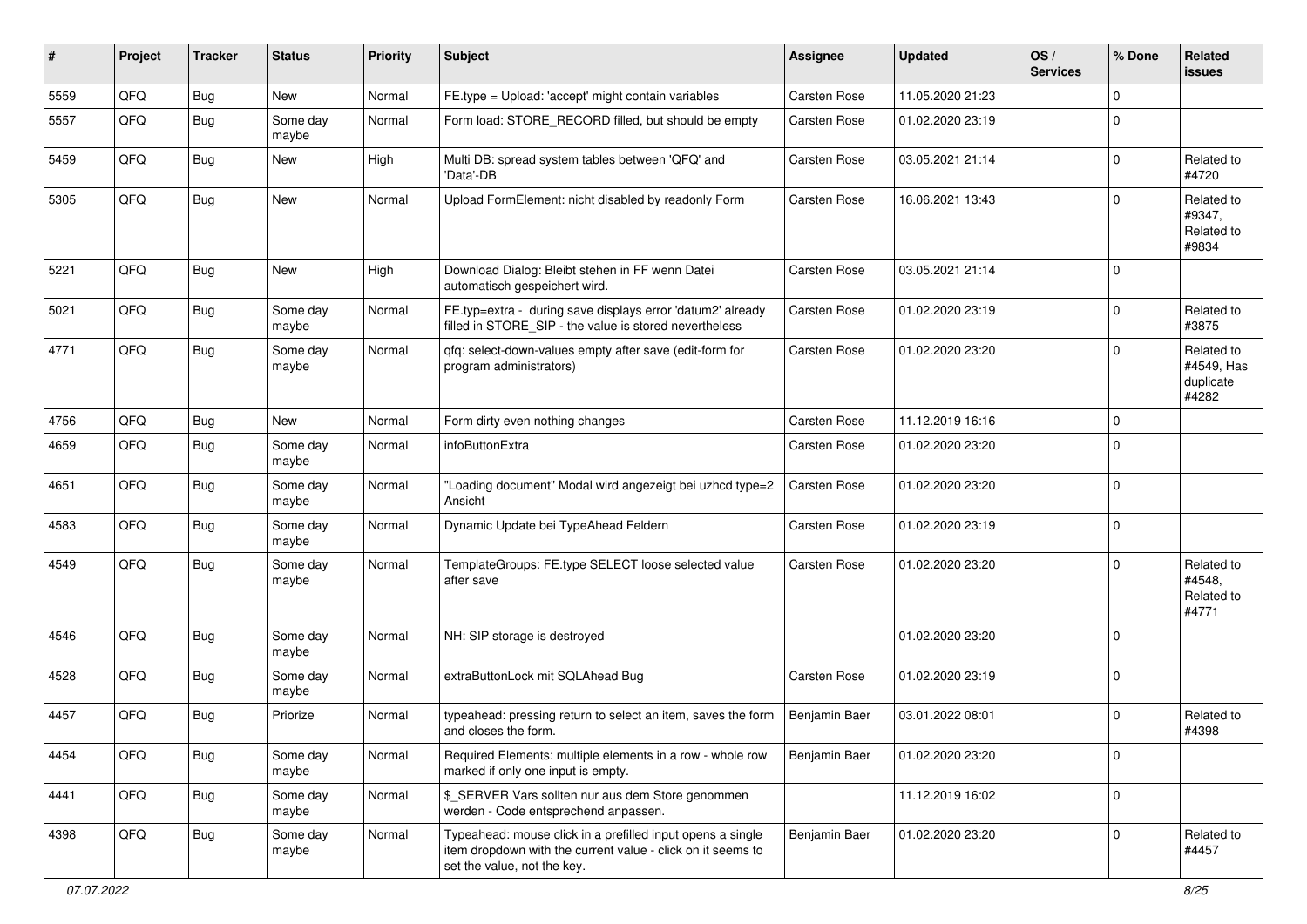| #    | Project | <b>Tracker</b> | <b>Status</b>     | <b>Priority</b> | <b>Subject</b>                                                                                                                | <b>Assignee</b>     | <b>Updated</b>   | OS/<br><b>Services</b> | % Done         | Related<br><b>issues</b> |
|------|---------|----------------|-------------------|-----------------|-------------------------------------------------------------------------------------------------------------------------------|---------------------|------------------|------------------------|----------------|--------------------------|
| 4328 | QFQ     | <b>Bug</b>     | Some day<br>maybe | Normal          | Error Message: Show FE name/number on problems in FE                                                                          | Carsten Rose        | 01.02.2020 23:20 |                        | $\mathbf 0$    |                          |
| 4293 | QFQ     | <b>Bug</b>     | Some day<br>maybe | Normal          | Download broken if token 'd:' is missing - but no error<br>message                                                            | Carsten Rose        | 11.12.2019 16:03 |                        | $\overline{0}$ | Related to<br>#7514      |
| 4279 | QFQ     | Bug            | Some day<br>maybe | High            | config.linkVars lost                                                                                                          | Carsten Rose        | 03.05.2021 21:14 |                        | $\mathbf 0$    |                          |
| 4138 | QFQ     | Bug            | Some day<br>maybe | Normal          | style fehlt                                                                                                                   |                     | 11.12.2019 16:03 |                        | $\mathbf 0$    |                          |
| 4122 | QFQ     | Bug            | Some day<br>maybe | Normal          | file: Render Mode hat keinen Effekt                                                                                           |                     | 11.12.2019 16:03 |                        | $\mathbf 0$    |                          |
| 4092 | QFQ     | Bug            | Some day<br>maybe | Normal          | 1) Logging verbessern wann welches FE warum ausgefuehrt<br>wird, 2) Documentation: Best Practice Template Group               | <b>Carsten Rose</b> | 01.02.2020 23:19 |                        | $\mathbf 0$    | Related to<br>#3504      |
| 4008 | QFQ     | <b>Bug</b>     | Some day<br>maybe | Normal          | FormElemen.type=sendmail: wrong 'TO' if 'real<br>name <rea@mail.to>' is used</rea@mail.to>                                    | Carsten Rose        | 11.12.2019 16:03 |                        | $\Omega$       |                          |
| 3895 | QFQ     | Bug            | Some day<br>maybe | Normal          | typeahead pedantic: on lehrkredit Idap webpass - if only one<br>person is in dropdown, such person can't be selected          | Carsten Rose        | 11.12.2019 16:03 |                        | $\mathbf 0$    |                          |
| 3882 | QFQ     | Bug            | Some day<br>maybe | Normal          | templateGroup: disable 'add' if limit is reached - funktioniert<br>nicht wenn bereits records existierten                     | Carsten Rose        | 11.12.2019 16:03 |                        | $\mathbf 0$    |                          |
| 3811 | QFQ     | Bug            | Some day<br>maybe | Normal          | Dynamic Update: extraButtonInfo - Text aktualisieren                                                                          | Carsten Rose        | 11.12.2019 16:03 |                        | $\mathbf 0$    | Related to<br>#11517     |
| 3782 | QFQ     | Bug            | Priorize          | Normal          | Bei fehlerhafter Eingabe (z.B. Datum) sollte das erwartete<br>Format angezeigt werden                                         | Carsten Rose        | 01.02.2020 10:13 |                        | $\overline{0}$ |                          |
| 3750 | QFQ     | <b>Bug</b>     | Some day<br>maybe | Normal          | FE in a row: if one violates check, all are red                                                                               | Carsten Rose        | 11.12.2019 16:03 |                        | $\mathbf 0$    |                          |
| 3682 | QFQ     | Bug            | Some day<br>maybe | Normal          | Dynamic update: Radio buttons                                                                                                 | Carsten Rose        | 11.12.2019 16:02 |                        | $\mathbf 0$    |                          |
| 3613 | QFQ     | <b>Bug</b>     | Some day<br>maybe | Normal          | note /note unchecked -> note div (col-md) wird weiterhin<br>gerendert                                                         | Elias Villiger      | 01.02.2020 23:19 |                        | 100            |                          |
| 3588 | QFQ     | Bug            | Some day<br>maybe | Normal          | templateGroup: versteckte Elemente werden weiterhin<br>gespeichert.                                                           | Carsten Rose        | 11.12.2019 16:02 |                        | $\mathbf 0$    |                          |
| 3570 | QFQ     | Bug            | Some day<br>maybe | High            | Formular mit prmitnew permitEdit=Always wird nicht<br>aufgerufen (ist leer)                                                   | Carsten Rose        | 03.05.2021 21:14 |                        | $\overline{0}$ |                          |
| 3547 | QFQ     | Bug            | <b>New</b>        | Normal          | FE of type 'note' causes writing of empty fields.                                                                             | Carsten Rose        | 01.02.2020 23:21 |                        | $\overline{0}$ |                          |
| 3349 | QFQ     | <b>Bug</b>     | Some day<br>maybe | Normal          | config.qfq.ini: a) vertraegt keine '=' im Value (z.B. Passwort),<br>b) Values sollten in ticks einschliessbar sein (spaces, ) | Carsten Rose        | 11.12.2019 16:02 |                        | $\mathbf 0$    |                          |
| 3130 | QFQ     | <b>Bug</b>     | Some day<br>maybe | Normal          | Debug Info's nicht korrekt nach 'New > Save'.                                                                                 | Carsten Rose        | 11.12.2019 16:03 |                        | $\mathbf 0$    | Related to<br>#3253      |
| 3109 | QFQ     | Bug            | Some day<br>maybe | High            | RealUrl: Links werden nicht korrekt gerendert                                                                                 | Carsten Rose        | 03.05.2021 21:14 |                        | 0              |                          |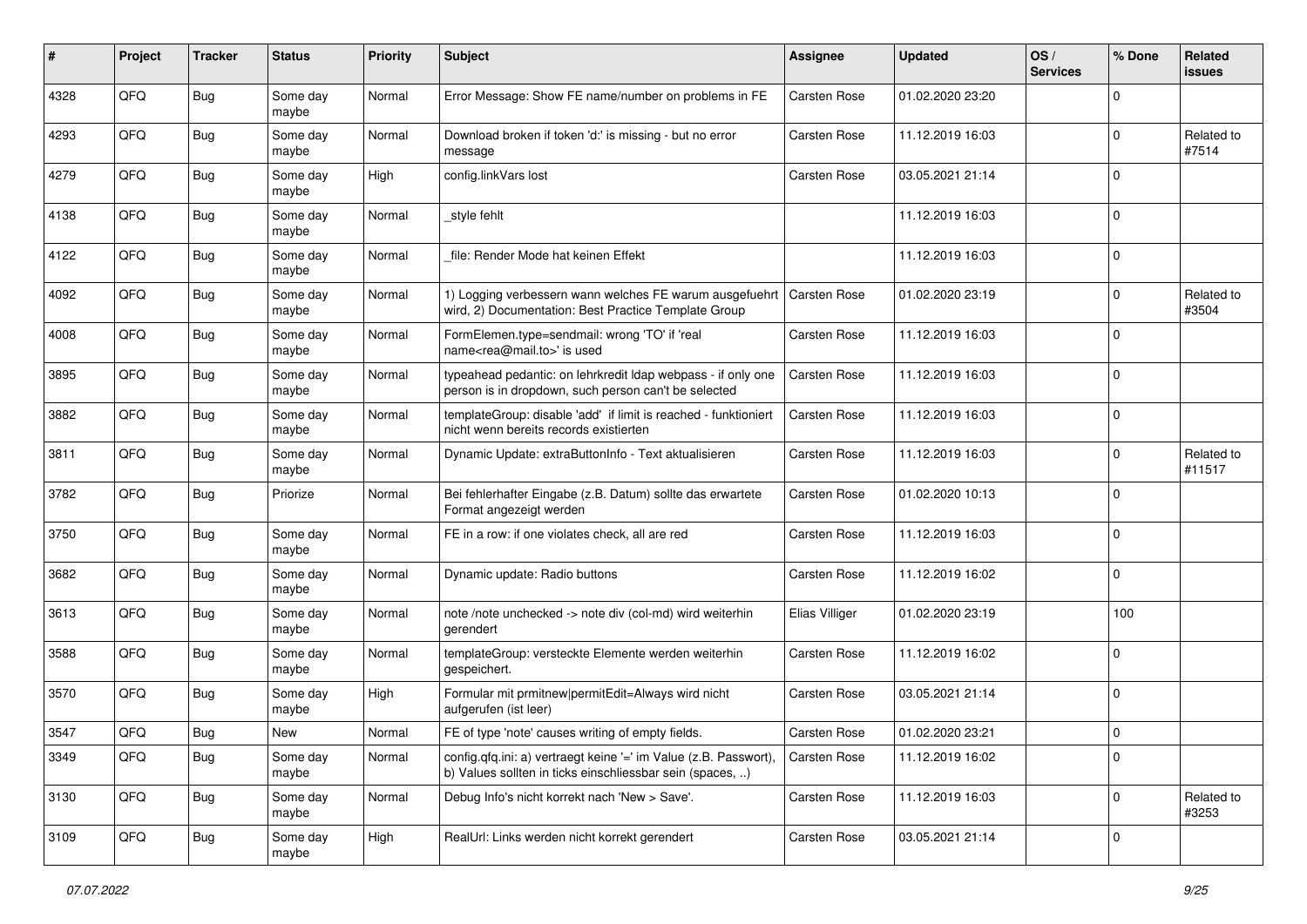| $\vert$ # | Project | <b>Tracker</b> | <b>Status</b>     | <b>Priority</b> | Subject                                                                                                | Assignee        | <b>Updated</b>   | OS/<br><b>Services</b> | % Done      | Related<br>issues                                                                                                                                                     |
|-----------|---------|----------------|-------------------|-----------------|--------------------------------------------------------------------------------------------------------|-----------------|------------------|------------------------|-------------|-----------------------------------------------------------------------------------------------------------------------------------------------------------------------|
| 3061      | QFQ     | Bug            | Some day<br>maybe | High            | winstitute: mysql connection durcheinander - nmhp17<br>(ag7)/QFQ arbeitet mit DB/Tabellen von biostat. | Carsten Rose    | 03.05.2021 21:14 |                        | $\mathbf 0$ |                                                                                                                                                                       |
| 2665      | QFQ     | <b>Bug</b>     | Priorize          | Normal          | Dynamic Update funktioniert nicht, wenn beim<br>entsprechenden FormElement eine size angegeben ist.    | Benjamin Baer   | 03.01.2022 08:12 |                        | 30          |                                                                                                                                                                       |
| 2643      | QFQ     | <b>Bug</b>     | Some day<br>maybe | Normal          | Zend / PHP Webinars anschauen                                                                          | Carsten Rose    | 01.02.2020 15:56 |                        | $\mathbf 0$ |                                                                                                                                                                       |
| 2063      | QFQ     | Bug            | Some day<br>maybe | Normal          | Pills auf 'inaktiv' setzen falls keine Element auf dem Pill<br>sichtbar sind.                          | Benjamin Baer   | 11.12.2019 16:03 |                        | $\mathbf 0$ | Related to<br>#3752                                                                                                                                                   |
| 14376     | QFQ     | Feature        | <b>New</b>        | Normal          | QFQ Bootstrap: if missing, create stored procedures                                                    | Enis Nuredini   | 19.06.2022 16:37 |                        | $\mathbf 0$ |                                                                                                                                                                       |
| 14371     | QFQ     | Feature        | Priorize          | Normal          | LDAP via REPORT                                                                                        | Carsten Rose    | 19.06.2022 16:37 |                        | $\mathbf 0$ |                                                                                                                                                                       |
| 14320     | QFQ     | Feature        | In Progress       | Normal          | Allow specific HTML Tags and Attributes: general, TinyMCE                                              | Enis Nuredini   | 04.07.2022 14:09 |                        | $\mathbf 0$ | Related to<br>#12664,<br>Related to<br>#12039,<br>Related to<br>#11702,<br>Related to<br>#7239,<br>Related to<br>#3708,<br>Related to<br>#3646,<br>Related to<br>#880 |
| 14290     | QFQ     | Feature        | Priorize          | Normal          | FormEditor: Show Table Definition                                                                      | Carsten Rose    | 19.06.2022 16:37 |                        | $\mathbf 0$ |                                                                                                                                                                       |
| 14227     | QFQ     | Feature        | New               | Normal          | Selenium Konkurrenz: cypress.io                                                                        | Enis Nuredini   | 28.05.2022 11:02 |                        | $\mathbf 0$ |                                                                                                                                                                       |
| 14187     | QFQ     | Feature        | <b>New</b>        | High            | qfq.log: show current URL                                                                              | Carsten Rose    | 28.05.2022 11:02 |                        | $\mathbf 0$ | Related to<br>#13933,<br>Related to<br>#12532,<br>Related to<br>#11893                                                                                                |
| 14185     | QFQ     | Feature        | New               | Normal          | External/Autocron.php - better suitable directory                                                      | Support: System | 28.05.2022 11:03 |                        | $\mathbf 0$ |                                                                                                                                                                       |
| 14090     | QFQ     | Feature        | New               | Normal          | Nützliche _script funktionen                                                                           | Carsten Rose    | 28.05.2022 11:03 |                        | $\mathbf 0$ |                                                                                                                                                                       |
| 14028     | QFQ     | Feature        | New               | Normal          | Required notification: visual nicer                                                                    | Enis Nuredini   | 28.05.2022 11:01 |                        | $\mathbf 0$ |                                                                                                                                                                       |
| 13945     | QFQ     | Feature        | New               | Normal          | As _link: content before/after link                                                                    | Enis Nuredini   | 28.05.2022 11:01 |                        | $\pmb{0}$   | Related to<br>#12262                                                                                                                                                  |
| 13900     | QFQ     | Feature        | Priorize          | Normal          | Selenium: Check das Cookie/PDF funktioniert                                                            | Enis Nuredini   | 25.03.2022 12:45 |                        | $\mathbf 0$ |                                                                                                                                                                       |
| 13843     | QFQ     | Feature        | New               | Normal          | Create JWT via QFQ                                                                                     | Carsten Rose    | 19.03.2022 17:42 |                        | $\mathbf 0$ |                                                                                                                                                                       |
| 13841     | QFQ     | Feature        | New               | Normal          | Create PDF via iText - evaluate                                                                        | Carsten Rose    | 19.03.2022 17:42 |                        | $\pmb{0}$   |                                                                                                                                                                       |
| 13757     | QFG     | Feature        | New               | High            | QR / Bar-Code Plugin                                                                                   | Enis Nuredini   | 19.03.2022 17:43 |                        | $\pmb{0}$   |                                                                                                                                                                       |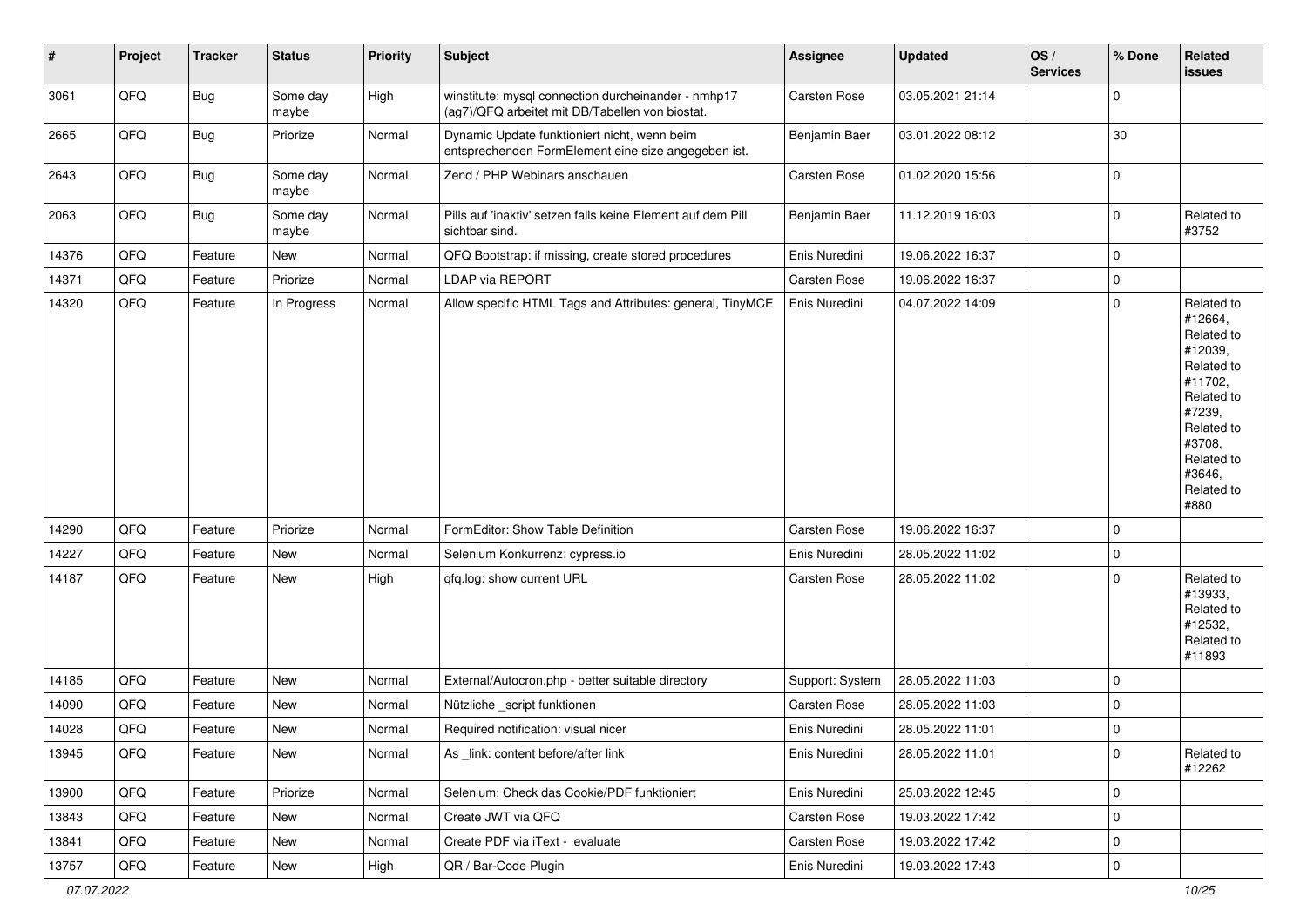| #     | Project | <b>Tracker</b> | <b>Status</b>              | <b>Priority</b> | <b>Subject</b>                                                                                                                        | Assignee               | <b>Updated</b>   | OS/<br><b>Services</b> | % Done      | <b>Related</b><br><b>issues</b>                                       |
|-------|---------|----------------|----------------------------|-----------------|---------------------------------------------------------------------------------------------------------------------------------------|------------------------|------------------|------------------------|-------------|-----------------------------------------------------------------------|
| 13700 | QFQ     | Feature        | <b>New</b>                 | Normal          | Redesign qfq.io Seite                                                                                                                 | <b>Carsten Rose</b>    | 19.03.2022 17:43 |                        | $\Omega$    |                                                                       |
| 13609 | QFQ     | Feature        | <b>New</b>                 | Normal          | QFQ Introduction: Seite aufloesen                                                                                                     | Philipp<br>Gröbelbauer | 28.05.2022 11:02 |                        | $\Omega$    |                                                                       |
| 13608 | QFQ     | Feature        | Some day<br>maybe          | Normal          | Automatic Browser Language Redirect                                                                                                   | Enis Nuredini          | 17.06.2022 08:35 |                        | $\mathbf 0$ |                                                                       |
| 13572 | QFQ     | Feature        | Feedback                   | Normal          | Form Load: misleading error message on trying to load non<br>existent primary record                                                  | Enis Nuredini          | 16.05.2022 23:16 |                        | 100         |                                                                       |
| 13566 | QFQ     | Feature        | Ready to sync<br>(develop) | Normal          | Delete config-example.gfg.php file                                                                                                    | <b>Carsten Rose</b>    | 23.12.2021 09:25 |                        | $\Omega$    |                                                                       |
| 13467 | QFQ     | Feature        | <b>New</b>                 | Normal          | ChangeLog Generator                                                                                                                   | Carsten Rose           | 19.03.2022 17:46 |                        | $\mathbf 0$ | Related to<br>#11460                                                  |
| 13354 | QFQ     | Feature        | <b>New</b>                 | Normal          | Using Websocket in QFQ                                                                                                                | Carsten Rose           | 05.07.2022 16:26 |                        | $\mathbf 0$ | Related to<br>#11076                                                  |
| 13330 | QFQ     | Feature        | In Progress                | Normal          | Multi Form: Upload                                                                                                                    | <b>Carsten Rose</b>    | 07.11.2021 12:40 |                        | 50          | Related to<br>#9706                                                   |
| 12679 | QFQ     | Feature        | <b>New</b>                 | Normal          | tablesorter: custom column width                                                                                                      | <b>Carsten Rose</b>    | 16.06.2021 11:10 |                        | $\mathbf 0$ |                                                                       |
| 12664 | QFQ     | Feature        | New                        | Normal          | TinyMCE: report/remove malicous HTML/JS Code                                                                                          | Carsten Rose           | 19.03.2022 17:47 |                        | $\mathbf 0$ | Related to<br>#14320                                                  |
| 12632 | QFQ     | Feature        | <b>New</b>                 | Normal          | TinyMCE: Prepare CSS classes for images                                                                                               | Carsten Rose           | 04.06.2021 14:35 |                        | 100         | Blocked by<br>#12186                                                  |
| 12611 | QFQ     | Feature        | Some day<br>maybe          | Normal          | Refactoring: Bootstrap with Lazy Loading                                                                                              | Carsten Rose           | 08.06.2022 10:37 |                        | $\Omega$    | Related to<br>#12490,<br>Related to<br>#10013,<br>Related to<br>#7732 |
| 12603 | QFQ     | Feature        | <b>New</b>                 | Normal          | Dropdown (Select), Radio, checkbox:<br>itemListAlways={{!SELECT key, value}}                                                          | <b>Carsten Rose</b>    | 19.03.2022 17:47 |                        | $\mathbf 0$ |                                                                       |
| 12584 | QFQ     | Feature        | Feedback                   | Normal          | T3 v10 migration script: replace alias-patterns (v11)                                                                                 | Carsten Rose           | 28.05.2022 11:12 |                        | 100         |                                                                       |
| 12556 | QFQ     | Feature        | <b>New</b>                 | Normal          | Pills Title: colored = static or dynamic on allrequiredgiven                                                                          | Benjamin Baer          | 19.03.2022 17:49 |                        | $\mathbf 0$ |                                                                       |
| 12544 | QFQ     | Feature        | New                        | High            | a) ' AS _link' new also as ' AS _format', b) sortierung via<br>'display: none;', c) '_format' benoeitgt nicht zwingend<br>u/U/p/m/z/d | Carsten Rose           | 14.12.2021 16:03 |                        | $\mathbf 0$ |                                                                       |
| 12532 | QFQ     | Feature        | <b>New</b>                 | High            | SIP-Parameter bei Seitenaufruf in Browser-Console<br>anzeigen                                                                         | Carsten Rose           | 07.12.2021 17:19 |                        | $\Omega$    | Related to<br>#11893,<br>Related to<br>#14187                         |
| 12504 | QFQ     | Feature        | Priorize                   | Normal          | sgl.log: report fe.id                                                                                                                 | <b>Carsten Rose</b>    | 05.05.2021 22:09 |                        | $\Omega$    |                                                                       |
| 12503 | QFQ     | Feature        | Priorize                   | Normal          | Detect dangerous UPDATE statement with missing WHERE                                                                                  | <b>Carsten Rose</b>    | 05.05.2021 22:09 |                        | $\mathbf 0$ |                                                                       |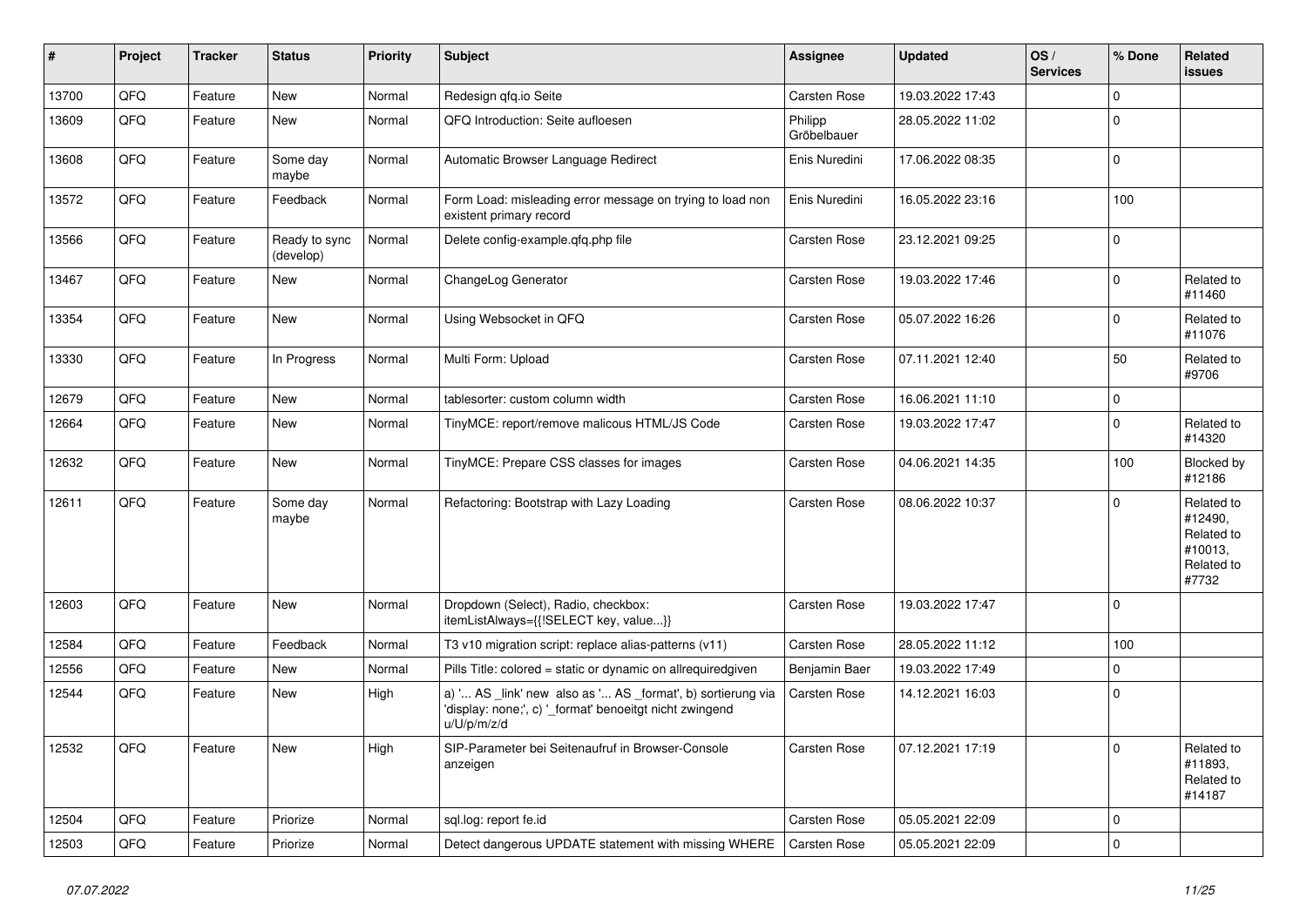| #     | Project | <b>Tracker</b> | <b>Status</b>     | <b>Priority</b> | Subject                                                                                                        | Assignee            | <b>Updated</b>   | OS/<br><b>Services</b> | % Done      | Related<br><b>issues</b>                                               |
|-------|---------|----------------|-------------------|-----------------|----------------------------------------------------------------------------------------------------------------|---------------------|------------------|------------------------|-------------|------------------------------------------------------------------------|
| 12490 | QFQ     | Feature        | <b>New</b>        | Normal          | Loading Plugins in QFQ - see what tinymce does. (lazy<br>loading)                                              | Benjamin Baer       | 08.06.2022 10:37 |                        | $\Omega$    | Related to<br>#12611,<br>Related to<br>#10013,<br>Related to<br>#7732  |
| 12480 | QFQ     | Feature        | New               | Normal          | If QFQ upgrade is running, block further request                                                               | Carsten Rose        | 03.05.2021 20:45 |                        | $\Omega$    |                                                                        |
| 12477 | QFQ     | Feature        | <b>New</b>        | Normal          | Support for refactoring: Form, FormElement, diverse<br>Tabellen/Spalten, tt-content Records                    | Carsten Rose        | 03.05.2021 20:45 |                        | $\Omega$    |                                                                        |
| 12476 | QFQ     | Feature        | New               | Normal          | clearMe: a) should trigger 'dirty', b) sticky on textarea resize                                               | Benjamin Baer       | 04.01.2022 08:40 |                        | $\Omega$    | Related to<br>#9528                                                    |
| 12474 | QFQ     | Feature        | <b>New</b>        | Normal          | Check BaseConfigURL if it is given and the the last char is '/'                                                | Carsten Rose        | 03.05.2021 20:45 |                        | $\Omega$    |                                                                        |
| 12465 | QFQ     | Feature        | <b>New</b>        | Normal          | QFQ Function: use in FE to fill StoreRecord                                                                    | Carsten Rose        | 05.05.2021 21:58 |                        | $\mathbf 0$ |                                                                        |
| 12452 | QFQ     | Feature        | Priorize          | Normal          | BaseURL: alsways with '/' at the end                                                                           | <b>Carsten Rose</b> | 19.06.2022 13:45 |                        | $\mathbf 0$ | Related to<br>#10782                                                   |
| 12440 | QFQ     | Feature        | In Progress       | Normal          | Typo3 V10 upgrade (durchfuehren und testen)                                                                    | Carsten Rose        | 21.03.2022 09:53 |                        | 50          | Related to<br>#12357,<br>Related to<br>#12067,<br>Related to<br>#10661 |
| 12439 | QFQ     | Feature        | In Progress       | Normal          | TinyMCE Paste from Word & Character Count/Limit                                                                | <b>Carsten Rose</b> | 05.05.2021 22:15 |                        | $\mathbf 0$ |                                                                        |
| 12413 | QFQ     | Feature        | <b>New</b>        | Normal          | STORE_TYPO3: enhance for {{be_users.email:T}},<br>{{fe_users.email:T}}                                         | Carsten Rose        | 03.05.2021 20:45 |                        | $\Omega$    | Related to<br>#12412,<br>Related to<br>#10012                          |
| 12412 | QFQ     | Feature        | <b>New</b>        | Normal          | Action/Escape qualifier 'e' (empty), '0': if given, an empty<br>string (or '0') will be treated as 'not found' | <b>Carsten Rose</b> | 08.05.2021 09:40 |                        | $\Omega$    | Related to<br>#12413,<br>Related to<br>#10012                          |
| 12400 | QFQ     | Feature        | <b>New</b>        | Normal          | Tutorial ist in QFQ Doku, Wird in der Suche gefunden, es<br>gibt aber kein Menupunkt - Inhalt ueberpruefen     | Carsten Rose        | 03.05.2021 20:45 |                        | $\mathbf 0$ |                                                                        |
| 12337 | QFQ     | Feature        | Some day<br>maybe | Normal          | Database.php: better caching                                                                                   | <b>Carsten Rose</b> | 16.09.2021 15:10 |                        | $\mathbf 0$ |                                                                        |
| 12330 | QFQ     | Feature        | <b>New</b>        | Normal          | Copy to input field / text area / TinyMCE                                                                      | <b>Carsten Rose</b> | 07.04.2021 09:01 |                        | $\mathbf 0$ |                                                                        |
| 12315 | QFQ     | Feature        | Some day<br>maybe | Normal          | Form History (Diffs) / Backups                                                                                 | <b>Carsten Rose</b> | 16.09.2021 15:10 |                        | $\mathbf 0$ |                                                                        |
| 12269 | QFQ     | Feature        | <b>New</b>        | Normal          | 2FA - Login                                                                                                    | <b>Carsten Rose</b> | 03.05.2021 20:45 |                        | $\mathbf 0$ |                                                                        |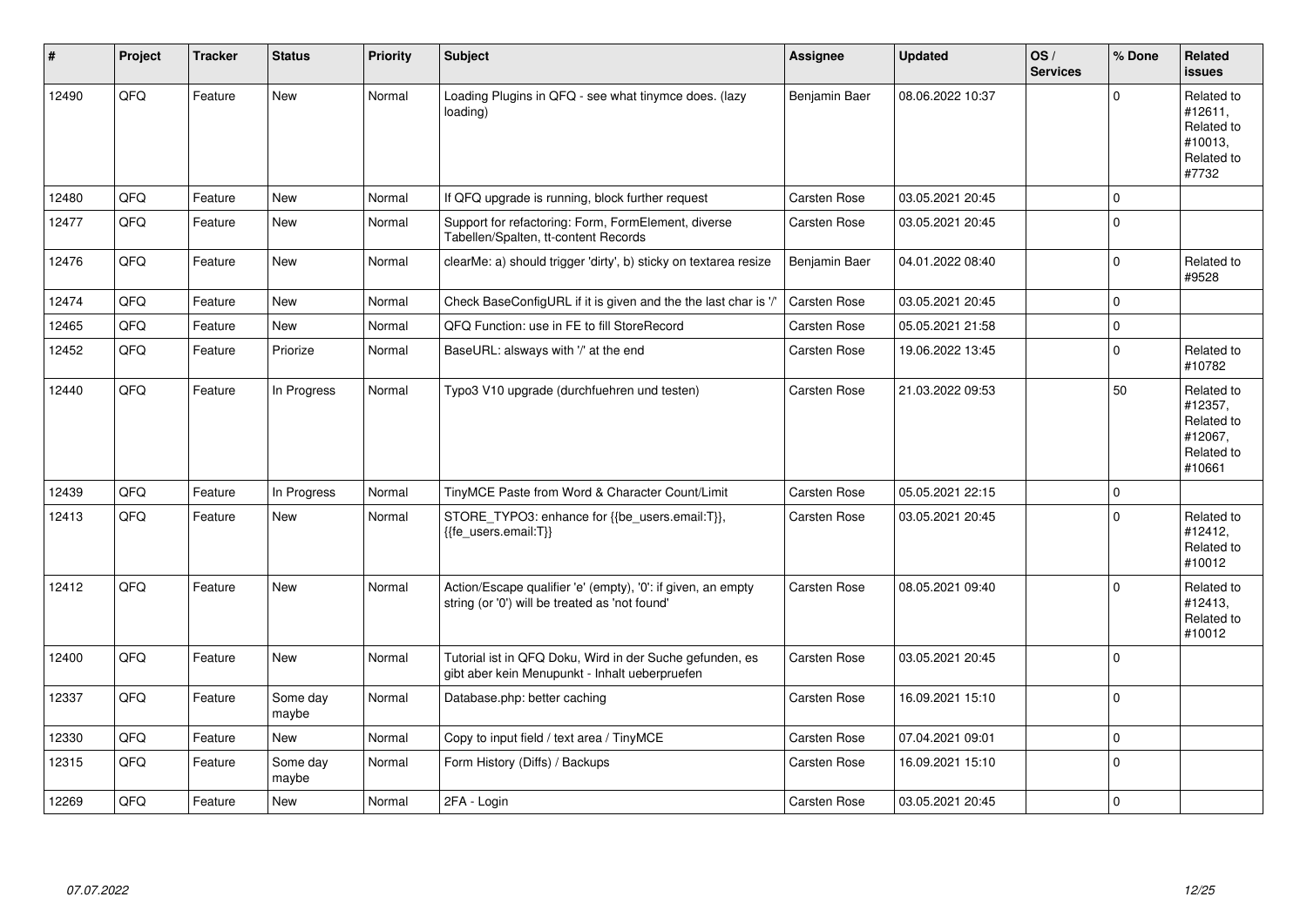| #     | Project | <b>Tracker</b> | <b>Status</b> | <b>Priority</b> | <b>Subject</b>                                                                                       | <b>Assignee</b>                                        | <b>Updated</b>      | OS/<br><b>Services</b> | % Done      | Related<br>issues                                                           |                      |
|-------|---------|----------------|---------------|-----------------|------------------------------------------------------------------------------------------------------|--------------------------------------------------------|---------------------|------------------------|-------------|-----------------------------------------------------------------------------|----------------------|
| 12262 | QFQ     | Feature        | ToDo          | Normal          | Form buttons on top: more customable                                                                 | Enis Nuredini                                          | 17.06.2022 10:44    |                        | $\Omega$    | Related to<br>#13945, Has<br>duplicate<br>#4046, Has<br>duplicate<br>#10080 |                      |
| 12186 | QFQ     | Feature        | <b>New</b>    | High            | TinyMCE Config für Objekte                                                                           | Carsten Rose                                           | 07.12.2021 17:19    |                        | $\Omega$    | <b>Blocks</b><br>#12632                                                     |                      |
| 12163 | QFQ     | Feature        | <b>New</b>    | Normal          | Checkbox: table wrap                                                                                 | Carsten Rose                                           | 03.05.2021 20:51    |                        | $\mathbf 0$ |                                                                             |                      |
| 12162 | QFQ     | Feature        | New           | Normal          | FE.type=sendmail: personalized mailing (several mails) via<br>template                               | Carsten Rose                                           | 03.05.2021 20:45    |                        | $\Omega$    |                                                                             |                      |
| 12156 | QFQ     | Feature        | <b>New</b>    | Normal          | Form: Optional disable 'leave page'                                                                  |                                                        | 03.05.2021 20:45    |                        | $\mathbf 0$ |                                                                             |                      |
| 12146 | QFQ     | Feature        | New           | Normal          | Autocron Job: Anzeigen wann der naechste Job ausgefuehrt<br>wird, resp das er nicht ausgefuehrt wird | Carsten Rose                                           | 15.03.2021 15:23    |                        | $\Omega$    |                                                                             |                      |
| 12135 | QFQ     | Feature        | <b>New</b>    | Normal          | Subrecord: Notiz                                                                                     |                                                        | 24.04.2021 16:58    |                        | $\Omega$    |                                                                             |                      |
| 12119 | QFQ     | Feature        | <b>New</b>    | Normal          | AS paged: error message missing if there ist no 'r' argument.                                        | <b>Carsten Rose</b>                                    | 03.05.2021 20:51    |                        | $\mathbf 0$ |                                                                             |                      |
| 12109 | QFQ     | Feature        | <b>New</b>    | Normal          | Donwload Link: Plain, SIP, Persistent Link, Peristent SIP -<br>new notation                          | <b>Carsten Rose</b>                                    | 03.05.2021 20:45    |                        | $\mathbf 0$ | Related to<br>#12085                                                        |                      |
| 12039 | QFQ     | Feature        | New           | Normal          | Missing htmlSpecialChar() in pre processing on form submit                                           |                                                        | 18.02.2021 00:09    |                        | $\mathbf 0$ | Related to<br>#14320                                                        |                      |
| 12038 | QFQ     | Feature        | <b>New</b>    | Normal          | a) STORE_VAR: filenameOnlyStripUniq, b) SP:<br>QSTRIPUNIQ()                                          |                                                        | 17.02.2021 23:55    |                        | $\Omega$    |                                                                             |                      |
| 12024 | QFQ     | Feature        | New           | Normal          | Excel Export: text columns by default decode<br>htmlspeciachar()                                     | <b>Carsten Rose</b>                                    | 17.02.2021 23:55    |                        | $\mathbf 0$ | Related to<br>#12022                                                        |                      |
| 12023 | QFQ     | Feature        | New           | Normal          | MySQL Stored Precdure: QDECODESPECIALCHAR()                                                          | Carsten Rose                                           | 16.02.2021 11:16    |                        | $\Omega$    | Related to<br>#12022                                                        |                      |
| 11980 | QFQ     | Feature        | In Progress   | Normal          | protected verzeichnis MUSS geschützt werden                                                          | <b>Carsten Rose</b>                                    | 07.09.2021 13:30    |                        | $\mathbf 0$ |                                                                             |                      |
| 11955 | QFQ     | Feature        | New           | Normal          | subrecord: new title option to set <th> attributes - e.g. to<br/>customize tablesorter options.</th> | attributes - e.g. to<br>customize tablesorter options. | <b>Carsten Rose</b> | 03.05.2021 20:47       |             | $\mathbf 0$                                                                 | Related to<br>#11775 |
| 11893 | QFQ     | Feature        | New           | High            | Broken SIP: a) only report one time, b) only report in main<br>column                                | <b>Carsten Rose</b>                                    | 12.05.2021 12:13    |                        | $\Omega$    | Related to<br>#12532.<br>Related to<br>#14187                               |                      |
| 11892 | QFQ     | Feature        | New           | Normal          | tablesorter: columns with links are hard to order - new<br>qualifier 'Y: <ord>'</ord>                | Enis Nuredini                                          | 23.03.2022 09:22    |                        | $\Omega$    |                                                                             |                      |
| 11850 | QFQ     | Feature        | <b>New</b>    | Urgent          | Wizard Form: basierend auf einer Tabelle eine Form<br>anlegen.                                       |                                                        | 03.05.2021 21:12    |                        | $\Omega$    | Blocked by<br>#8082                                                         |                      |
| 11775 | QFQ     | Feature        | <b>New</b>    | Normal          | Subrecord Tooltip pro Feld                                                                           | Carsten Rose                                           | 18.12.2020 15:22    |                        | $\mathbf 0$ | Related to<br>#11955                                                        |                      |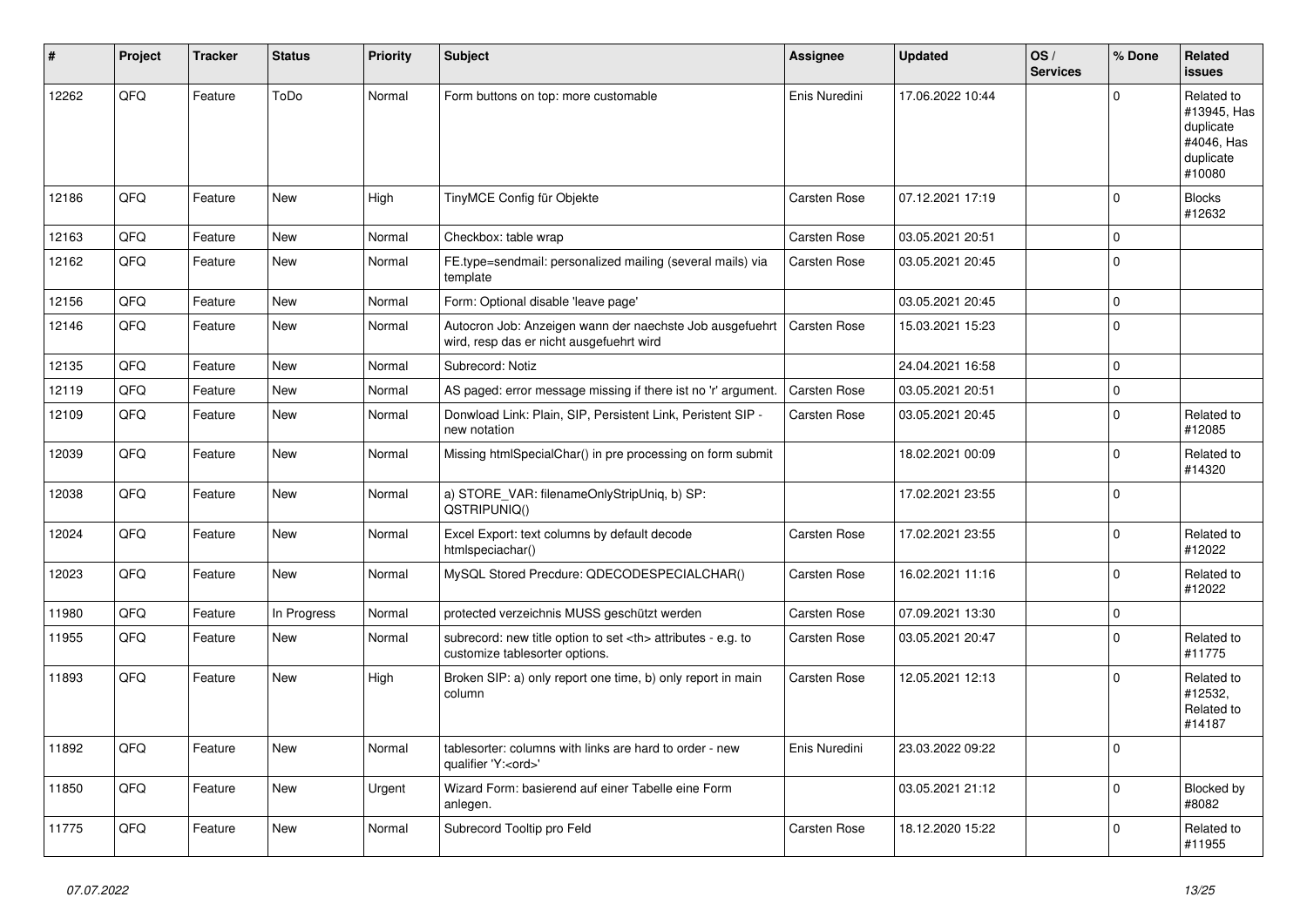| #     | Project | <b>Tracker</b> | <b>Status</b>     | <b>Priority</b> | <b>Subject</b>                                                       | <b>Assignee</b>     | <b>Updated</b>   | OS/<br><b>Services</b> | % Done      | <b>Related</b><br><b>issues</b>              |
|-------|---------|----------------|-------------------|-----------------|----------------------------------------------------------------------|---------------------|------------------|------------------------|-------------|----------------------------------------------|
| 11747 | QFQ     | Feature        | New               | Normal          | Maintenance Page with Redirect                                       | Carsten Rose        | 03.05.2021 20:47 |                        | $\Omega$    | Related to<br>#11741                         |
| 11716 | QFQ     | Feature        | New               | Normal          | Form an beliebiger Stelle im Report anzeigen                         |                     | 09.12.2020 09:47 |                        | $\mathbf 0$ |                                              |
| 11702 | QFQ     | Feature        | New               | Normal          | HTML Special Char makes no sense for 'allbut' if '&' is<br>forbidden | Carsten Rose        | 07.12.2021 16:35 |                        | $\mathbf 0$ | Related to<br>#5112,<br>Related to<br>#14320 |
| 11535 | QFQ     | Feature        | <b>New</b>        | Normal          | Ability to create SQL columns in frontend QFQ forms                  |                     | 17.11.2020 12:11 |                        | $\Omega$    |                                              |
| 11534 | QFQ     | Feature        | <b>New</b>        | Normal          | Report: Action on selected rows - Table batchprocessing<br>feature   |                     | 18.11.2020 08:15 |                        | $\mathbf 0$ |                                              |
| 11523 | QFQ     | Feature        | <b>New</b>        | Normal          | Mit dynamic Update erkennen, ob Upload gemacht wurde                 | Carsten Rose        | 13.11.2020 15:07 |                        | $\mathbf 0$ | Related to<br>#9533                          |
| 11516 | QFQ     | Feature        | New               | Normal          | Multi Page Form (Previous/Next Buttons)                              | <b>Carsten Rose</b> | 16.03.2021 17:52 |                        | $\Omega$    |                                              |
| 11504 | QFQ     | Feature        | New               | Normal          | Dynamic Update: Button text update for 'Save',' Close' &<br>'Delete' | Carsten Rose        | 12.11.2020 23:44 |                        | $\mathbf 0$ |                                              |
| 11460 | QFQ     | Feature        | <b>New</b>        | Normal          | Easier creation of changelog: gitchangelog                           | Carsten Rose        | 12.06.2021 10:20 |                        | $\Omega$    | Related to<br>#13467                         |
| 11323 | QFQ     | Feature        | Some day<br>maybe | Normal          | Report Frontend Editor Modal + Codemirror                            | Carsten Rose        | 16.09.2021 15:10 |                        | $\mathbf 0$ | Related to<br>#11036                         |
| 11322 | QFQ     | Feature        | Some day<br>maybe | Normal          | Form Element JSON - (multiline parameter field)                      | Carsten Rose        | 16.09.2021 15:10 |                        | $\mathbf 0$ |                                              |
| 11320 | QFQ     | Feature        | Priorize          | Normal          | Typo3 Version 10 support                                             | Carsten Rose        | 05.05.2021 22:09 |                        | $\mathbf 0$ |                                              |
| 11217 | QFQ     | Feature        | Some day<br>maybe | Normal          | <b>Extend Script Functionality</b>                                   | Carsten Rose        | 16.09.2021 15:10 |                        | $\mathbf 0$ |                                              |
| 11080 | QFQ     | Feature        | New               | Normal          | Send MQTT messages                                                   | Carsten Rose        | 29.08.2020 19:49 |                        | $\mathbf 0$ |                                              |
| 11076 | QFQ     | Feature        | In Progress       | Normal          | SELECT  AS _websocket                                                | Carsten Rose        | 30.08.2020 17:49 |                        | $\mathbf 0$ | Related to<br>#13354                         |
| 11036 | QFQ     | Feature        | Some day<br>maybe | Normal          | inline report editor permissions                                     | Carsten Rose        | 16.09.2021 15:09 |                        | $\mathbf 0$ | Related to<br>#11323                         |
| 10996 | QFQ     | Feature        | New               | Normal          | Download video via sip: no seek                                      | Carsten Rose        | 12.08.2020 14:18 |                        | $\Omega$    |                                              |
| 10979 | QFQ     | Feature        | New               | Normal          | Ajax Calls an API - dataReport                                       | <b>Carsten Rose</b> | 11.05.2022 12:15 |                        | $\mathbf 0$ |                                              |
| 10976 | QFQ     | Feature        | New               | Normal          | Excel Export Verbesserungen                                          | <b>Carsten Rose</b> | 06.08.2020 10:56 |                        | $\Omega$    |                                              |
| 10874 | QFQ     | Feature        | New               | Normal          | Erstellen eines Foreign Keys in der Tabelle "FormElement"            |                     | 13.07.2020 10:11 |                        | $\mathbf 0$ |                                              |
| 10819 | QFQ     | Feature        | New               | Normal          | Persistent SIP - second try                                          | Carsten Rose        | 29.06.2020 23:02 |                        | $\mathbf 0$ | Related to<br>#6261                          |
| 10793 | QFO     | Feature        | In Progress       | Normal          | <b>Update NPM Packages</b>                                           | Carsten Rose        | 07.09.2021 13:25 |                        | 30          |                                              |
| 10782 | QFQ     | Feature        | Feedback          | Normal          | Tiny MCE: Image Upload                                               | Enis Nuredini       | 16.05.2022 23:16 |                        | 0           | Related to<br>#12452                         |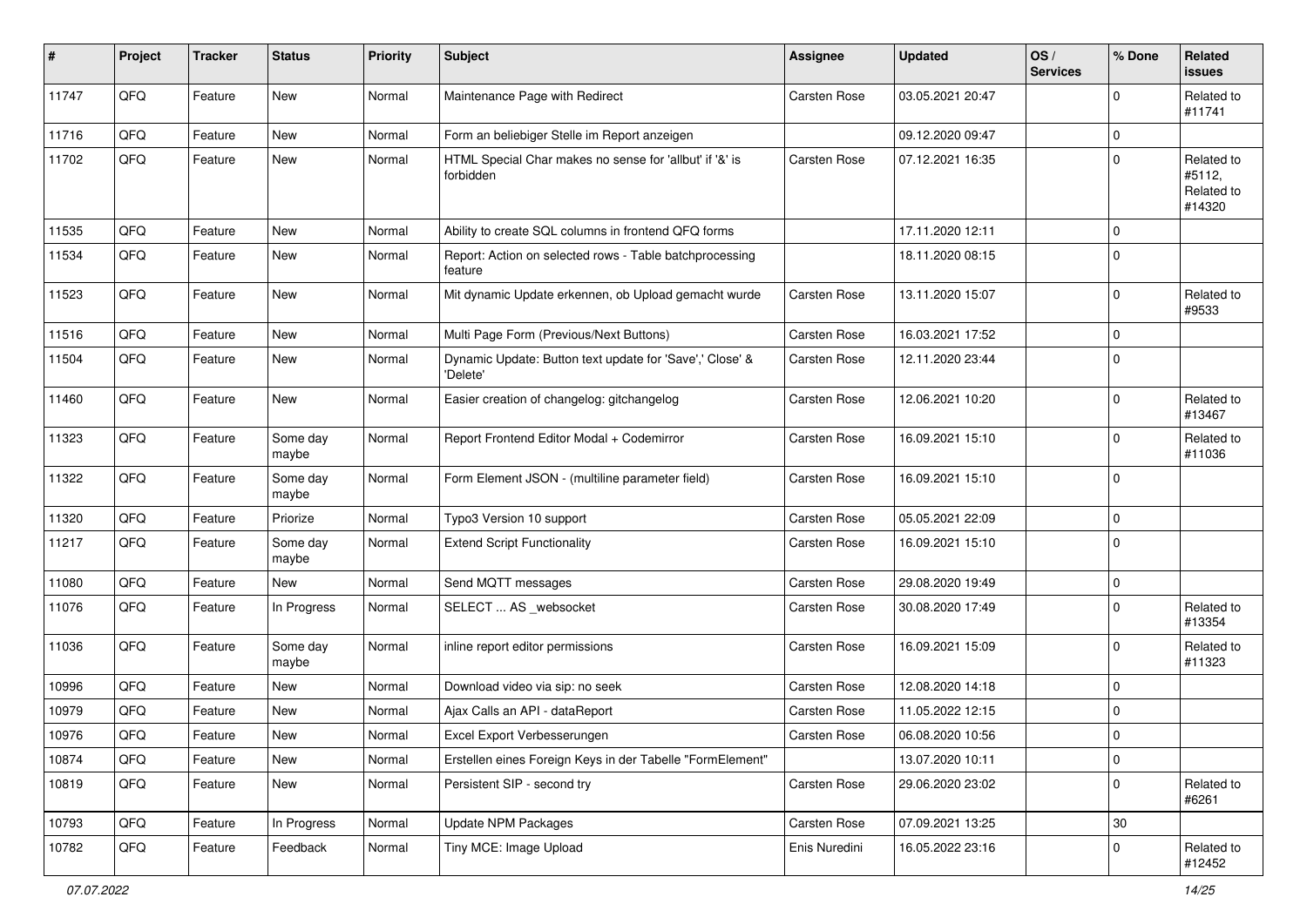| #     | Project | <b>Tracker</b> | <b>Status</b>     | <b>Priority</b> | <b>Subject</b>                                                                           | <b>Assignee</b>     | <b>Updated</b>   | OS/<br><b>Services</b> | % Done      | Related<br><b>issues</b>                     |
|-------|---------|----------------|-------------------|-----------------|------------------------------------------------------------------------------------------|---------------------|------------------|------------------------|-------------|----------------------------------------------|
| 10763 | QFQ     | Feature        | <b>New</b>        | Normal          | form accessed and submitted despite logout?                                              |                     | 16.06.2020 11:43 |                        | 0           |                                              |
| 10745 | QFQ     | Feature        | Some day<br>maybe | Normal          | Tablesorter Excel Export                                                                 | Carsten Rose        | 16.09.2021 15:09 |                        | $\Omega$    |                                              |
| 10738 | QFQ     | Feature        | Some day<br>maybe | Normal          | CORS headers for external API requests                                                   |                     | 10.06.2020 14:00 |                        | $\Omega$    |                                              |
| 10716 | QFQ     | Feature        | Some day<br>maybe | Normal          | Business Logic mit Externen Skripten                                                     | Carsten Rose        | 16.09.2021 15:10 |                        | $\Omega$    | Related to<br>#10713,<br>Related to<br>#8217 |
| 10714 | QFQ     | Feature        | <b>New</b>        | Normal          | multi Table Form                                                                         | Carsten Rose        | 16.03.2021 18:44 |                        | $\mathbf 0$ |                                              |
| 10593 | QFQ     | Feature        | <b>New</b>        | Normal          | label2: text behind input element                                                        | <b>Carsten Rose</b> | 16.05.2020 10:57 |                        | $\Omega$    |                                              |
| 10569 | QFQ     | Feature        | Priorize          | Normal          | link blank more safe                                                                     | Enis Nuredini       | 25.03.2022 12:44 |                        | $\Omega$    |                                              |
| 10463 | QFQ     | Feature        | <b>New</b>        | Normal          | Report_link: expliztes setzen von HTML Tags (Bedarf fuer<br>'data-selenium' & 'id')      | Enis Nuredini       | 23.03.2022 09:23 |                        | $\Omega$    | Related to<br>#7648                          |
| 10443 | QFQ     | Feature        | In Progress       | Normal          | Konzept_api / _live                                                                      | Carsten Rose        | 07.05.2020 09:39 |                        | $\Omega$    |                                              |
| 10384 | QFQ     | Feature        | <b>New</b>        | Normal          | Parameter Exchange QFQ Instances                                                         |                     | 07.05.2020 09:38 |                        | $\mathbf 0$ |                                              |
| 10345 | QFQ     | Feature        | New               | Normal          | Templates - Patterns QFQ Style                                                           |                     | 03.05.2021 21:01 |                        | $\Omega$    | Related to<br>#10713                         |
| 10124 | QFQ     | Feature        | Feedback          | Normal          | qfq AAI-Login                                                                            | Karin Niffeler      | 07.05.2020 09:36 |                        | $\Omega$    |                                              |
| 10119 | QFQ     | Feature        | New               | Normal          | Dropdown (selectlist) & TypeAhead: format and catagorize<br>list                         | Carsten Rose        | 07.05.2020 09:36 |                        | $\Omega$    |                                              |
| 10116 | QFQ     | Feature        | Some day<br>maybe | Normal          | TypeAhead: Tag - show inside 'input' element                                             | <b>Carsten Rose</b> | 16.09.2021 15:09 |                        | $\Omega$    |                                              |
| 10115 | QFQ     | Feature        | <b>New</b>        | Normal          | TypeAhead: static list                                                                   | Carsten Rose        | 26.02.2020 16:42 |                        | 100         |                                              |
| 10114 | QFQ     | Feature        | New               | High            | Symbol (Link): 'G:' (Glyphicon) replaced by 'i:' (icon)                                  |                     | 07.12.2021 17:19 |                        | ŋ           | Related to<br>#3797,<br>Related to<br>#4194  |
| 10095 | QFQ     | Feature        | Some day<br>maybe | Normal          | Generic Gitlab Integration into QFQ                                                      | Carsten Rose        | 16.09.2021 15:10 |                        | $\Omega$    |                                              |
| 10080 | QFQ     | Feature        | <b>New</b>        | Normal          | Popup on 'save' / 'close': configure dialog (answer<br>yes/no/cancle/)                   | Carsten Rose        | 28.03.2021 20:52 |                        | $\Omega$    | Is duplicate<br>of #12262                    |
| 10015 | QFQ     | Feature        | Priorize          | Normal          | Monospace in Textarea                                                                    | <b>Carsten Rose</b> | 03.02.2020 13:40 |                        | $\Omega$    |                                              |
| 10014 | QFQ     | Feature        | <b>New</b>        | Normal          | Manual.rst: describe behaviour and process order of<br>fillStoreVar, slaveId, sqlBefore, | Carsten Rose        | 01.02.2020 22:31 |                        | $\mathbf 0$ |                                              |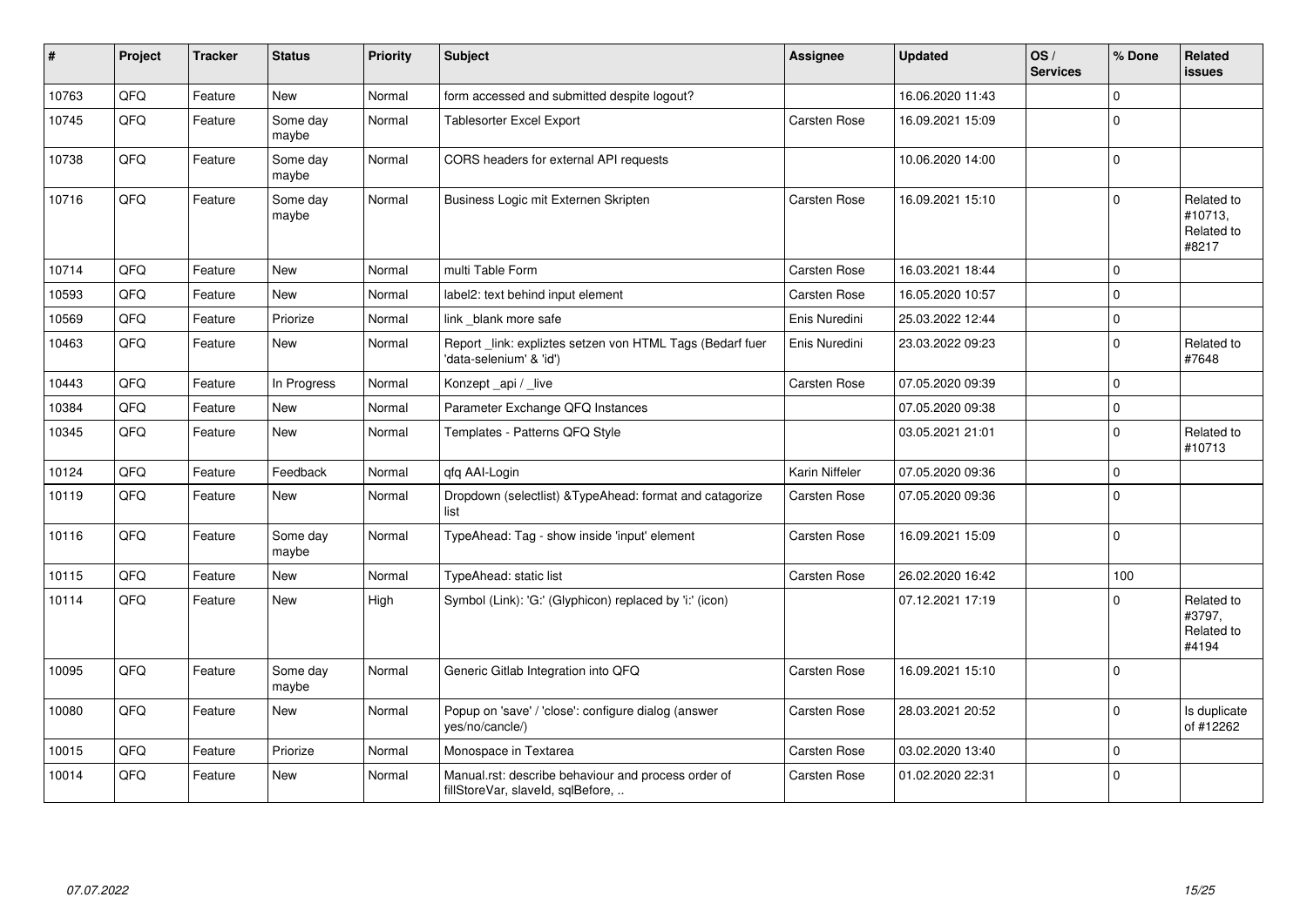| #     | Project | <b>Tracker</b> | <b>Status</b>     | <b>Priority</b> | <b>Subject</b>                                                                                                                        | Assignee            | <b>Updated</b>   | OS/<br><b>Services</b> | % Done      | Related<br><b>issues</b>                                               |
|-------|---------|----------------|-------------------|-----------------|---------------------------------------------------------------------------------------------------------------------------------------|---------------------|------------------|------------------------|-------------|------------------------------------------------------------------------|
| 10013 | QFQ     | Feature        | Some day<br>maybe | Normal          | FE.typ=editor: CodeMirror                                                                                                             | Carsten Rose        | 08.06.2022 10:37 |                        | $\Omega$    | Related to<br>#12611,<br>Related to<br>#12490,<br>Related to<br>#7732  |
| 10012 | QFQ     | Feature        | Priorize          | Normal          | redirectAllMailTo: {{beEmail:T}}                                                                                                      | Carsten Rose        | 08.05.2021 09:54 |                        | $\Omega$    | Related to<br>#12412,<br>Related to<br>#12413,<br>Related to<br>#10011 |
| 10011 | QFQ     | Feature        | Priorize          | Normal          | Offer new STORE_TYPO3 Variable 'beUser', 'beEmail'                                                                                    | Carsten Rose        | 08.05.2021 09:51 |                        | $\Omega$    | Related to<br>#10012,<br>Related to<br>#12511                          |
| 10005 | QFQ     | Feature        | Priorize          | Normal          | Report / special column name:  AS _calendar                                                                                           | Carsten Rose        | 03.06.2020 17:28 |                        | $\mathbf 0$ |                                                                        |
| 10003 | QFQ     | Feature        | Priorize          | Normal          | fieldset: stronger visualize group                                                                                                    | Benjamin Baer       | 12.02.2020 08:13 |                        | $\Omega$    |                                                                        |
| 9983  | QFQ     | Feature        | New               | Normal          | Report Notation: new keyword 'range'                                                                                                  | Carsten Rose        | 01.02.2020 15:55 |                        | $\mathbf 0$ |                                                                        |
| 9968  | QFQ     | Feature        | Priorize          | Normal          | Tooltip in Links for Developer                                                                                                        | Carsten Rose        | 01.02.2020 23:17 |                        | $\Omega$    |                                                                        |
| 9928  | QFQ     | Feature        | Priorize          | Normal          | SpecialColumnName: a) Deprecated: ' AS "_+tag " ', b)<br>New: ' AS "_ <tag1><tag2>" '</tag2></tag1>                                   | <b>Carsten Rose</b> | 01.02.2020 23:17 |                        | $\Omega$    | Related to<br>#9929                                                    |
| 9927  | QFQ     | Feature        | New               | Normal          | QFQ Update: a) Update nur machen wenn BE User<br>eingeloggt ist., b) Bei Fehler genaue Meldung welcher<br>Updateschritt Probleme hat. | Carsten Rose        | 22.01.2020 12:59 |                        | $\mathbf 0$ |                                                                        |
| 9900  | QFQ     | Feature        | Priorize          | Normal          | Generic API Call: tt-content record >> JSON                                                                                           | Carsten Rose        | 01.02.2020 10:13 |                        | 0           |                                                                        |
| 9853  | QFQ     | Feature        | New               | Normal          | Check das SQL / QFQ / Mail Logfile geschrieben wird                                                                                   |                     | 09.01.2020 11:15 |                        | $\mathbf 0$ |                                                                        |
| 9811  | QFQ     | Feature        | New               | Normal          | Report: tag every n'th row                                                                                                            | Carsten Rose        | 01.02.2020 23:22 |                        | $\mathbf 0$ |                                                                        |
| 9781  | QFQ     | Feature        | <b>New</b>        | Normal          | Button: CSS class to make buttons smaller                                                                                             | <b>Carsten Rose</b> | 01.02.2020 23:22 |                        | $\mathbf 0$ |                                                                        |
| 9777  | QFQ     | Feature        | New               | Normal          | Logging QFQ Variables                                                                                                                 | Carsten Rose        | 16.12.2019 17:17 |                        | 0           |                                                                        |
| 9707  | QFQ     | Feature        | <b>New</b>        | Normal          | SIP security: encode pageld and check pageld on decode                                                                                | Carsten Rose        | 01.02.2020 23:22 |                        | $\mathbf 0$ |                                                                        |
| 9706  | QFQ     | Feature        | <b>New</b>        | Normal          | Multi File Upload (hidden template group)                                                                                             | Carsten Rose        | 01.02.2020 23:22 |                        | $\Omega$    | Related to<br>#7521,<br>Related to<br>#5562,<br>Related to<br>#13330   |
| 9704  | QFQ     | Feature        | Some day<br>maybe | Normal          | Thumbnails Generieren beim Splitten von PDF Files                                                                                     | Carsten Rose        | 11.12.2019 16:01 |                        | $\mathbf 0$ |                                                                        |
| 9668  | QFQ     | Feature        | Priorize          | Normal          | Form.mode: rename 'hidden' to 'hide'                                                                                                  | Carsten Rose        | 05.05.2021 22:14 |                        | $\mathbf 0$ | Related to<br>#6437                                                    |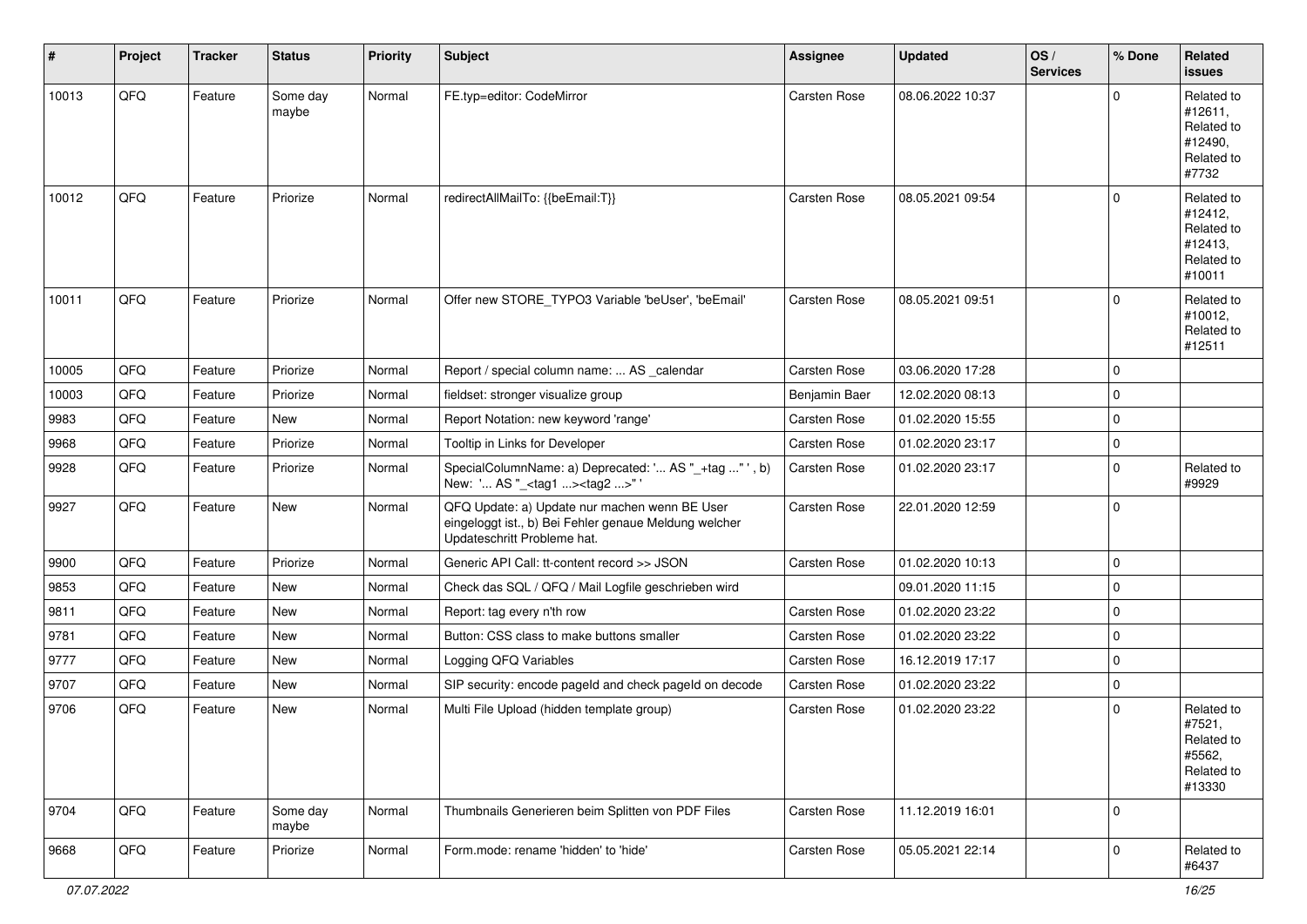| #    | <b>Project</b> | <b>Tracker</b> | <b>Status</b>     | <b>Priority</b> | <b>Subject</b>                                                                 | <b>Assignee</b>     | <b>Updated</b>   | OS/<br><b>Services</b> | % Done      | Related<br><b>issues</b> |
|------|----------------|----------------|-------------------|-----------------|--------------------------------------------------------------------------------|---------------------|------------------|------------------------|-------------|--------------------------|
| 9602 | QFQ            | Feature        | New               | Normal          | Form definition as JSON                                                        | Carsten Rose        | 01.02.2020 23:21 |                        | $\Omega$    | Related to<br>#9600      |
| 9579 | QFQ            | Feature        | Some day<br>maybe | Normal          | Multiform with Process Row                                                     | <b>Carsten Rose</b> | 11.12.2019 16:01 |                        | $\mathbf 0$ |                          |
| 9548 | QFQ            | Feature        | Feedback          | High            | FormElement: Pattern mismatch - optional report only on<br>focus lost          | Benjamin Baer       | 03.05.2021 21:14 |                        | $\Omega$    |                          |
| 9537 | QFQ            | Feature        | <b>New</b>        | Normal          | FormEditor: Edit fieldset in FrontEnd                                          | <b>Carsten Rose</b> | 01.02.2020 23:22 |                        | $\Omega$    |                          |
| 9517 | QFQ            | Feature        | In Progress       | High            | Input multiple tags with typeahead                                             | <b>Carsten Rose</b> | 03.05.2021 21:14 |                        | 40          | Related to<br>#10150     |
| 9394 | QFQ            | Feature        | Priorize          | Normal          | REST: allow for non numerical ids in get requests                              | <b>Carsten Rose</b> | 05.05.2021 22:10 |                        | $\mathbf 0$ |                          |
| 9352 | QFQ            | Feature        | New               | Normal          | FE 'Native' fire slaveld, sqlAfter, sqllns                                     | <b>Carsten Rose</b> | 01.02.2020 23:22 |                        | $\mathbf 0$ |                          |
| 9348 | QFQ            | Feature        | New               | Normal          | defaultThumbnailSize: pre render thumbnails                                    | Carsten Rose        | 12.06.2021 09:05 |                        | $\mathbf 0$ |                          |
| 9346 | QFQ            | Feature        | Priorize          | Normal          | beforeSave: check if an upload is given                                        | <b>Carsten Rose</b> | 11.06.2021 21:18 |                        | $\Omega$    |                          |
| 9221 | QFQ            | Feature        | New               | Normal          | typeAhead: Zeichenlimite ausschalten                                           | <b>Carsten Rose</b> | 29.06.2022 22:36 |                        | $\mathbf 0$ |                          |
| 9208 | QFQ            | Feature        | New               | Normal          | Manage 'recent' records                                                        | <b>Carsten Rose</b> | 01.02.2020 23:22 |                        | $\mathbf 0$ |                          |
| 9136 | QFQ            | Feature        | New               | Normal          | Create ZIP files with dynamic PDFs                                             | Carsten Rose        | 06.07.2022 13:21 |                        | $\mathbf 0$ |                          |
| 9135 | QFQ            | Feature        | Priorize          | Normal          | Progress Bar generic / replace old hourglass download<br>popup                 | Benjamin Baer       | 03.01.2022 07:43 |                        | $\mathbf 0$ |                          |
| 9130 | QFQ            | Feature        | Some day<br>maybe | Normal          | tablesorter: Automatic Row numbering / Zeilenummer                             | Benjamin Baer       | 01.02.2020 23:22 |                        | $\Omega$    |                          |
| 9129 | QFQ            | Feature        | New               | Normal          | sqlValidate: Message as notification, not as error                             | Carsten Rose        | 01.02.2020 23:22 |                        | $\Omega$    | Related to<br>#9128      |
| 9128 | QFQ            | Feature        | New               | Normal          | Error Message: not replaced variables- a) replace back to '{',<br>b) underline | Carsten Rose        | 01.02.2020 23:22 |                        | $\mathbf 0$ | Related to<br>#9129      |
| 9052 | QFQ            | Feature        | Feedback          | High            | Report: CodeMirror with SQL Syntax Highlight in FE                             | Enis Nuredini       | 08.06.2022 10:25 |                        | $\mathbf 0$ |                          |
| 8975 | QFQ            | Feature        | <b>New</b>        | Normal          | Report Notation: 2.0                                                           | Carsten Rose        | 01.02.2020 23:22 |                        | $\mathbf 0$ | Related to<br>#8963      |
| 8963 | QFQ            | Feature        | Priorize          | Normal          | Setting values in a store: flexible way                                        | <b>Carsten Rose</b> | 05.05.2021 22:10 |                        | $\Omega$    | Related to<br>#8975      |
| 8962 | QFQ            | Feature        | New               | High            | allow for form fields with identical names                                     | Carsten Rose        | 03.05.2021 21:14 |                        | $\mathbf 0$ |                          |
| 8894 | QFQ            | Feature        | Some day<br>maybe | Normal          | Documentation Tags Usable in QFQ Application                                   | Carsten Rose        | 11.12.2019 16:01 |                        | $\Omega$    |                          |
| 8892 | QFQ            | Feature        | Some day<br>maybe | Normal          | Display and Edit SQL Comments in Form Editor                                   | <b>Carsten Rose</b> | 11.12.2019 16:01 |                        | $\mathbf 0$ |                          |
| 8806 | QFQ            | Feature        | New               | Normal          | SQL Function nl2br                                                             | Carsten Rose        | 01.02.2020 23:22 |                        | $\mathbf 0$ |                          |
| 8719 | QFQ            | Feature        | New               | Normal          | extraButtonLock: add support for 0/1                                           | Carsten Rose        | 01.02.2020 23:22 |                        | $\Omega$    |                          |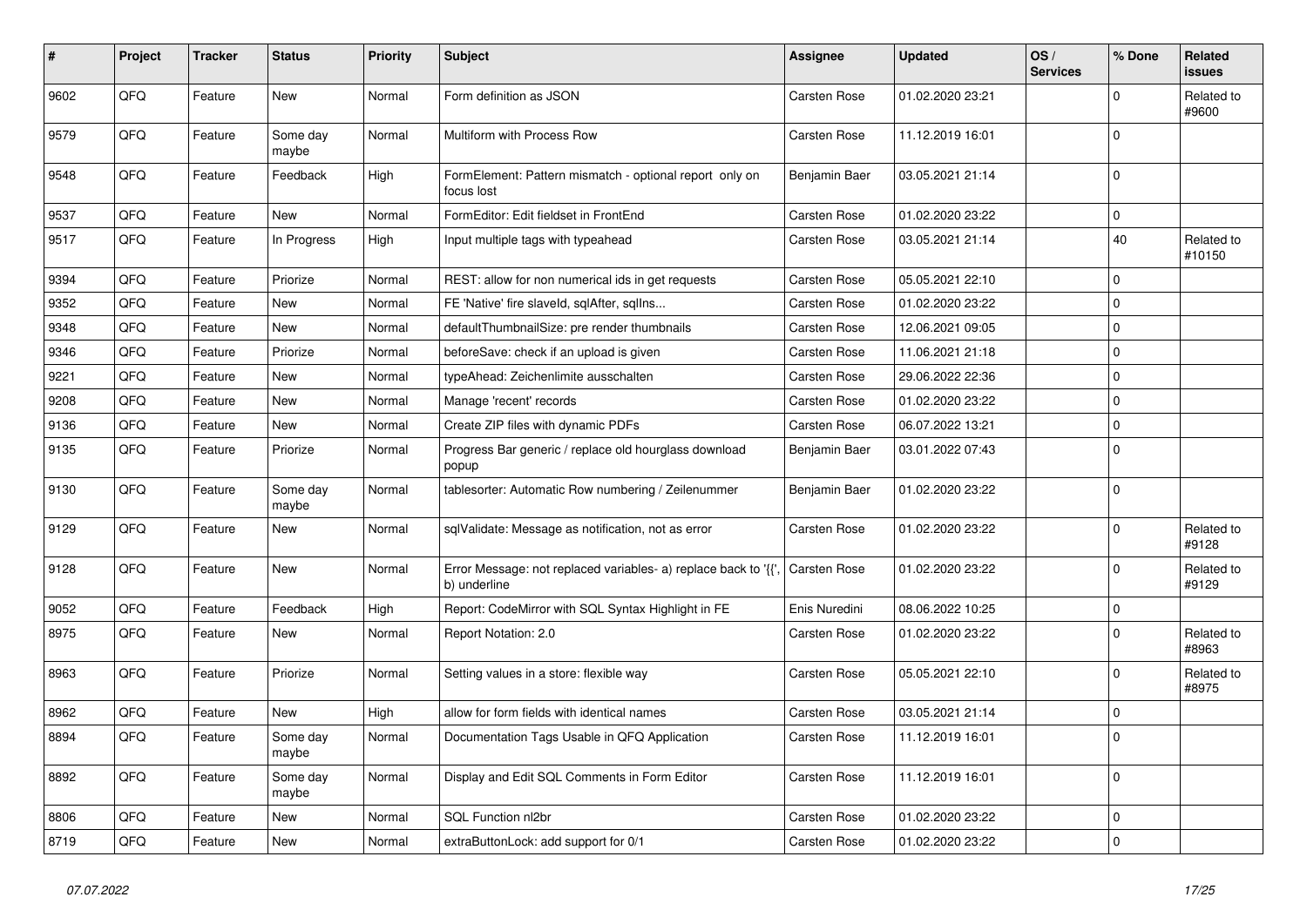| #    | Project | <b>Tracker</b> | <b>Status</b>     | <b>Priority</b> | <b>Subject</b>                                                                                         | Assignee            | <b>Updated</b>   | OS/<br><b>Services</b> | % Done       | Related<br><b>issues</b>                        |
|------|---------|----------------|-------------------|-----------------|--------------------------------------------------------------------------------------------------------|---------------------|------------------|------------------------|--------------|-------------------------------------------------|
| 8702 | QFQ     | Feature        | New               | Normal          | Load Record which is locked: missing user info                                                         | Carsten Rose        | 11.12.2019 16:16 |                        | $\Omega$     | Related to<br>#9789                             |
| 8586 | QFQ     | Feature        | Some day<br>maybe | Normal          | QFQ: Enhance Error message for 'record not found'                                                      | Carsten Rose        | 16.09.2021 15:10 |                        | $\mathbf 0$  |                                                 |
| 8585 | QFQ     | Feature        | Priorize          | Normal          | Enhance Error message for 'unknown form'                                                               | <b>Carsten Rose</b> | 01.02.2020 10:13 |                        | $\Omega$     |                                                 |
| 8584 | QFQ     | Feature        | Priorize          | Normal          | FE 'Action' - never assign to Container (except Template<br>Group)                                     | Carsten Rose        | 01.02.2020 10:13 |                        | $\Omega$     |                                                 |
| 8522 | QFQ     | Feature        | Some day<br>maybe | Normal          | build QFQ - npm warnings                                                                               | Benjamin Baer       | 01.02.2020 23:19 |                        | 50           |                                                 |
| 8520 | QFQ     | Feature        | Some day<br>maybe | Normal          | Bring QFQ to Composer                                                                                  | Carsten Rose        | 16.09.2021 15:10 |                        | $\mathbf 0$  |                                                 |
| 8336 | QFQ     | Feature        | New               | Normal          | Form > modified > Close New: a) Optional disable popup, b)<br>custom text, c) mode on save: close stay | <b>Carsten Rose</b> | 01.02.2020 23:22 |                        | $\mathbf 0$  | Related to<br>#8335                             |
| 8277 | QFQ     | Feature        | Priorize          | Normal          | fe.parameter.default=                                                                                  | Carsten Rose        | 01.02.2020 23:17 |                        | $\mathbf 0$  | Related to<br>#8113                             |
| 8217 | QFQ     | Feature        | New               | Normal          | if-elseif-else construct                                                                               | <b>Carsten Rose</b> | 16.03.2021 18:41 |                        | $\mathbf 0$  | Related to<br>#10716                            |
| 8204 | QFQ     | Feature        | Priorize          | High            | Position 'required mark'                                                                               | <b>Carsten Rose</b> | 16.06.2021 13:44 |                        | $\mathbf 0$  |                                                 |
| 8187 | QFQ     | Feature        | New               | Normal          | Subrecord: enable/hide new button - make new/edit/delete<br>customizeable.                             | Carsten Rose        | 06.03.2021 18:44 |                        | $\Omega$     | Related to<br>#11326                            |
| 8101 | QFQ     | Feature        | Some day<br>maybe | Normal          | Password hash: support further hashing methods                                                         | Carsten Rose        | 16.09.2021 15:10 |                        | $\mathbf 0$  |                                                 |
| 8089 | QFQ     | Feature        | New               | Normal          | Copy/Paste for FormElements                                                                            | <b>Carsten Rose</b> | 01.02.2020 23:22 |                        | $\mathbf 0$  |                                                 |
| 8082 | QFQ     | Feature        | Priorize          | High            | Contact form without saving record                                                                     | Carsten Rose        | 07.12.2021 15:20 |                        | $\Omega$     | Related to<br>#8587,<br><b>Blocks</b><br>#11850 |
| 8056 | QFQ     | Feature        | Some day<br>maybe | Normal          | Termin Organisation (Reservation)                                                                      |                     | 01.02.2020 23:19 |                        | $\mathbf 0$  | Related to<br>#8658                             |
| 8044 | QFQ     | Feature        | Priorize          | Normal          | Transaction: a) Form, b) Report                                                                        | <b>Carsten Rose</b> | 05.05.2021 22:14 |                        | 0            | Related to<br>#8043                             |
| 8034 | QFQ     | Feature        | Priorize          | Normal          | FormElement 'data': 22.22.2222 should not be accepted                                                  | Carsten Rose        | 01.02.2020 10:13 |                        | $\mathbf 0$  |                                                 |
| 7965 | QFQ     | Feature        | Priorize          | Normal          | Input type 'text' with visual format - currency                                                        | Benjamin Baer       | 03.01.2022 07:45 |                        | $\mathsf{U}$ |                                                 |
| 7924 | QFQ     | Feature        | New               | Normal          | Radio/Checkbox with Tooltip                                                                            | Carsten Rose        | 01.02.2020 23:22 |                        | $\mathbf 0$  |                                                 |
| 7921 | QFQ     | Feature        | Some day<br>maybe | Normal          | Rest API Export: URL kuerzer machen                                                                    |                     | 01.02.2020 23:19 |                        | $\mathbf 0$  |                                                 |
| 7920 | QFQ     | Feature        | New               | Normal          | FE: Syntax Highlight, Zeinlenumbruch                                                                   | Carsten Rose        | 01.02.2020 10:03 |                        | $\mathbf 0$  |                                                 |
| 7850 | QFQ     | Feature        | New               | High            | Upload records: non 'pathFileName' column                                                              | Carsten Rose        | 03.05.2021 21:14 |                        | $\pmb{0}$    |                                                 |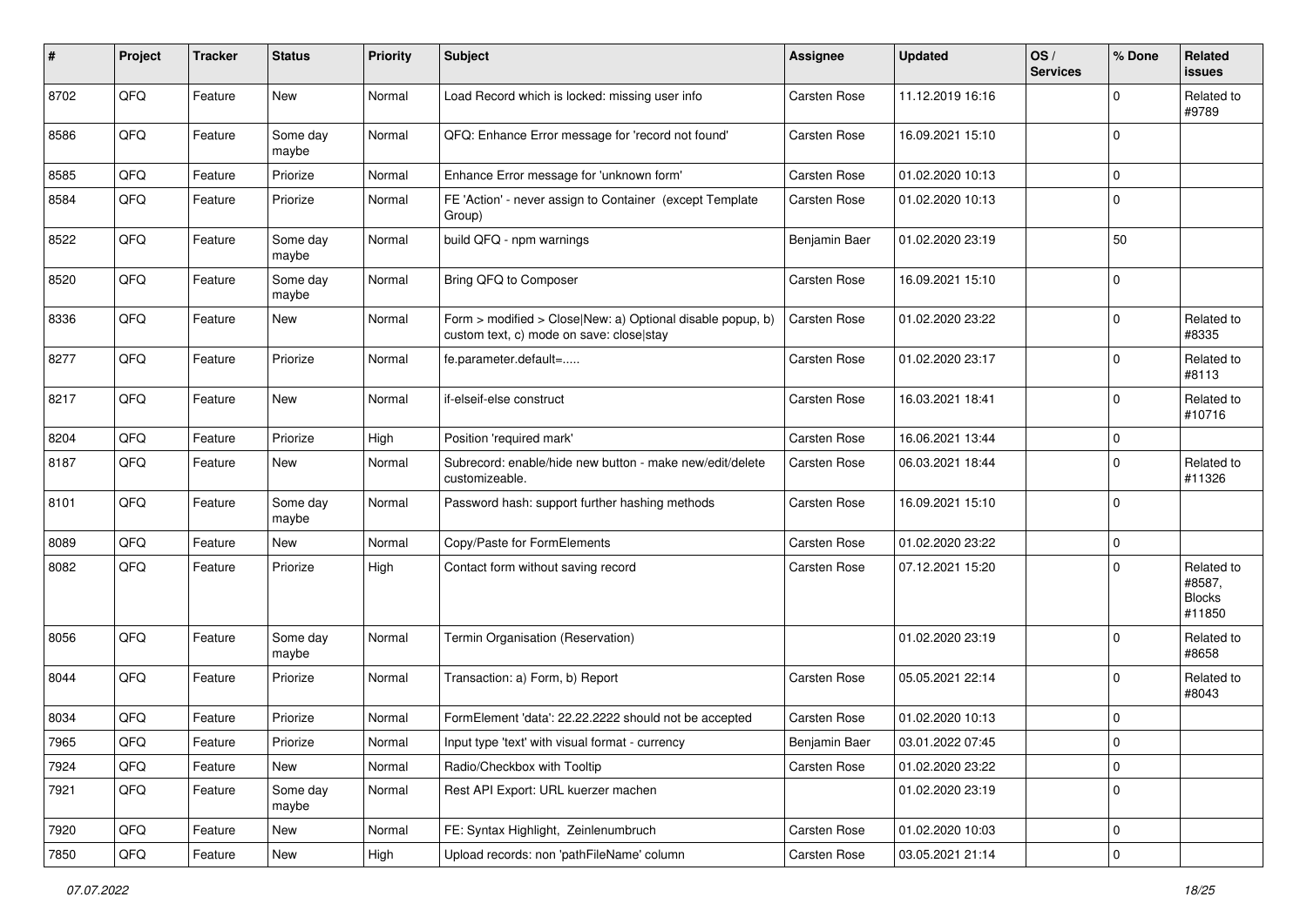| ∦    | Project | <b>Tracker</b> | <b>Status</b>     | <b>Priority</b> | <b>Subject</b>                                                          | <b>Assignee</b>     | <b>Updated</b>   | OS/<br><b>Services</b> | % Done      | <b>Related</b><br><b>issues</b>                                        |
|------|---------|----------------|-------------------|-----------------|-------------------------------------------------------------------------|---------------------|------------------|------------------------|-------------|------------------------------------------------------------------------|
| 7812 | QFQ     | Feature        | <b>New</b>        | Normal          | FE 'Subrecord' - new option 'subrecordShowFilter',<br>'subrecordPaging' | Carsten Rose        | 01.02.2020 23:22 |                        | $\Omega$    |                                                                        |
| 7732 | QFQ     | Feature        | Some day<br>maybe | Normal          | Javascript: Lazy Loading der add on libs                                | Benjamin Baer       | 08.06.2022 10:38 |                        | $\mathbf 0$ | Related to<br>#12611,<br>Related to<br>#12490,<br>Related to<br>#10013 |
| 7730 | QFQ     | Feature        | Priorize          | Normal          | SELECT Box: title in between                                            | Benjamin Baer       | 01.02.2020 23:22 |                        | $\mathbf 0$ |                                                                        |
| 7683 | QFQ     | Feature        | New               | Normal          | Special column names in '{{ SELECT  AS _link }}' should<br>be detected  | Carsten Rose        | 01.02.2020 23:21 |                        | $\Omega$    |                                                                        |
| 7681 | QFQ     | Feature        | <b>New</b>        | Normal          | Optional switch off 'check for modified record'                         | Carsten Rose        | 01.02.2020 23:21 |                        | $\mathbf 0$ |                                                                        |
| 7660 | QFQ     | Feature        | New               | Normal          | IMAP: import mails to DB, move / delete mails                           | Carsten Rose        | 01.02.2020 09:52 |                        | $\mathbf 0$ |                                                                        |
| 7630 | QFQ     | Feature        | Priorize          | Normal          | detailed error message for simple upload                                | Carsten Rose        | 01.02.2020 10:13 |                        | $\mathbf 0$ |                                                                        |
| 7602 | QFQ     | Feature        | ToDo              | High            | Multi Select: with checkboxes                                           | Benjamin Baer       | 22.03.2022 09:07 |                        | $\Omega$    |                                                                        |
| 7522 | QFQ     | Feature        | Priorize          | Normal          | Inserting default index.html to folder (Avoid Apache Indexing)          | Carsten Rose        | 01.02.2020 10:13 |                        | $\mathbf 0$ |                                                                        |
| 7521 | QFQ     | Feature        | New               | Normal          | TemplateGroup: fe.type=upload                                           | Carsten Rose        | 01.02.2020 23:21 |                        | $\Omega$    | Related to<br>#9706                                                    |
| 7520 | QFQ     | Feature        | New               | Normal          | QR Code:  AS _qr ( AS _link)                                            | Carsten Rose        | 01.02.2020 23:22 |                        | $\mathbf 0$ |                                                                        |
| 7519 | QFQ     | Feature        | <b>New</b>        | Normal          | Select: Multi                                                           | Carsten Rose        | 01.02.2020 23:22 |                        | $\mathbf 0$ |                                                                        |
| 7481 | QFQ     | Feature        | New               | Normal          | Detect 'BaseUrl' automatically                                          | Carsten Rose        | 01.02.2020 23:21 |                        | $\mathbf 0$ |                                                                        |
| 7480 | QFQ     | Feature        | <b>New</b>        | Normal          | Record History (Undo / Redo)                                            | <b>Carsten Rose</b> | 11.12.2019 16:16 |                        | $\Omega$    | Related to<br>#2361                                                    |
| 7453 | QFQ     | Feature        | Some day<br>maybe | Normal          | import / export forms QFQ                                               | Carsten Rose        | 16.09.2021 15:10 |                        | $\mathbf 0$ |                                                                        |
| 7452 | QFQ     | Feature        | Some day<br>maybe | Normal          | automate deployment new QFQ version                                     | Carsten Rose        | 16.09.2021 15:10 |                        | $\Omega$    |                                                                        |
| 7342 | QFQ     | Feature        | <b>New</b>        | Normal          | add content = hide this                                                 | <b>Carsten Rose</b> | 01.02.2020 23:21 |                        | $\mathbf 0$ |                                                                        |
| 7336 | QFQ     | Feature        | Some day<br>maybe | Normal          | PDF Upload: disallow PDFs with specific Meta information                | Carsten Rose        | 11.12.2019 16:01 |                        | $\mathbf 0$ |                                                                        |
| 7290 | QFQ     | Feature        | Priorize          | Normal          | FormEditor: title as textarea if LEN(title)>60                          | Carsten Rose        | 01.02.2020 10:13 |                        | $\mathbf 0$ | Blocked by<br>#7682                                                    |
| 7280 | QFQ     | Feature        | <b>New</b>        | Normal          | recently used table                                                     | Carsten Rose        | 01.02.2020 23:21 |                        | $\mathbf 0$ |                                                                        |
| 7278 | QFQ     | Feature        | Some day<br>maybe | Normal          | Form: Wert vordefinieren der immer gesetzt wird                         |                     | 02.05.2021 09:27 |                        | $\Omega$    |                                                                        |
| 7239 | QFQ     | Feature        | <b>New</b>        | Normal          | TinyMCE: html tag whitelist                                             | Carsten Rose        | 01.02.2020 23:21 |                        | $\Omega$    | Related to<br>#14320                                                   |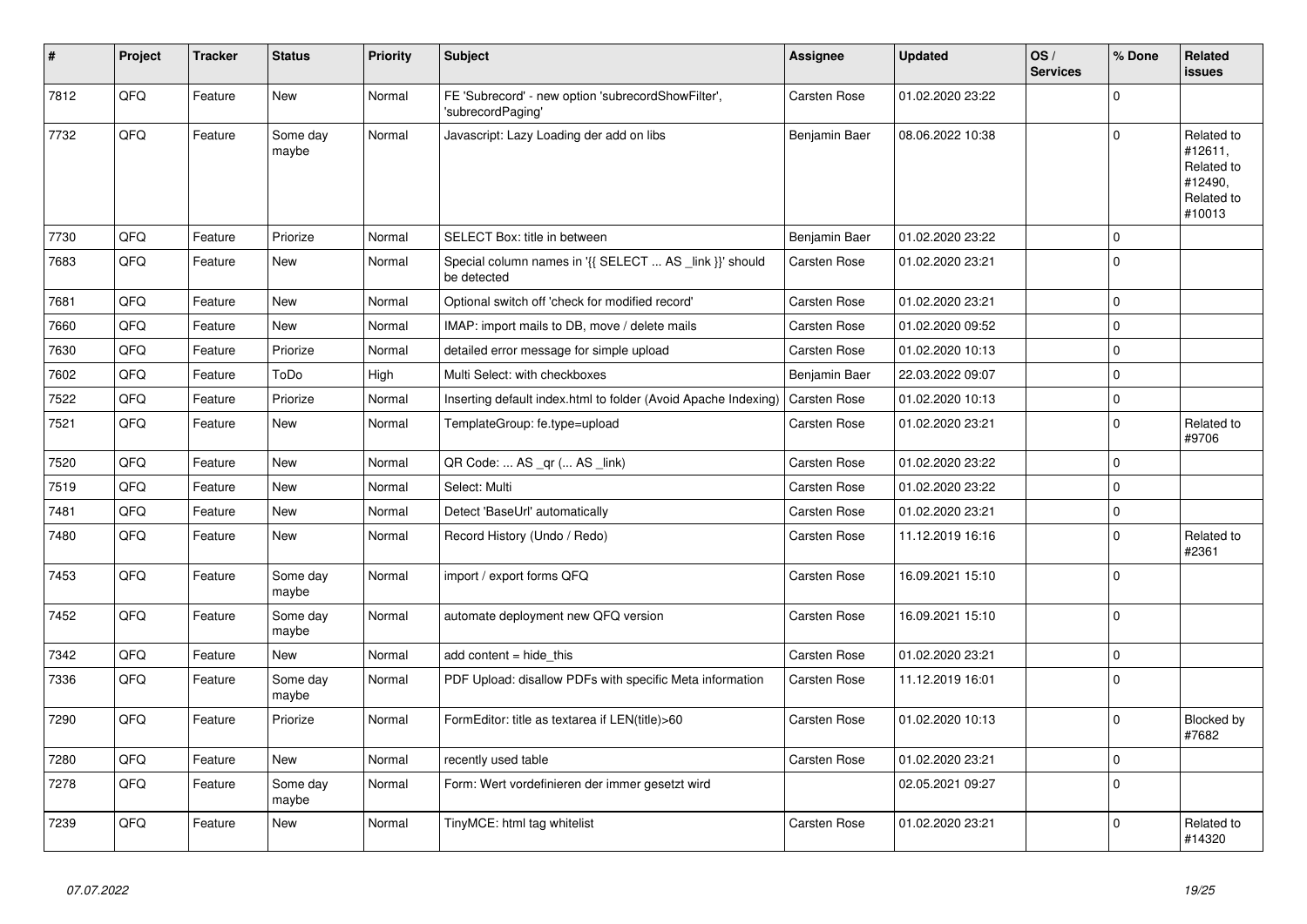| ∦    | Project | <b>Tracker</b> | <b>Status</b>     | <b>Priority</b> | <b>Subject</b>                                                                                                             | <b>Assignee</b>     | <b>Updated</b>   | OS/<br><b>Services</b> | % Done         | Related<br><b>issues</b>  |
|------|---------|----------------|-------------------|-----------------|----------------------------------------------------------------------------------------------------------------------------|---------------------|------------------|------------------------|----------------|---------------------------|
| 7229 | QFQ     | Feature        | Some day<br>maybe | Normal          | New FormElement.type: Button                                                                                               |                     | 01.02.2021 12:32 |                        | $\mathbf 0$    |                           |
| 7217 | QFQ     | Feature        | Priorize          | Normal          | Download: notice User if `_sip=?` is missing                                                                               | <b>Carsten Rose</b> | 01.02.2020 10:13 |                        | $\mathbf 0$    |                           |
| 7175 | QFQ     | Feature        | New               | Normal          | Upload: md5 hash as filename                                                                                               | Carsten Rose        | 01.02.2020 23:21 |                        | $\mathbf 0$    |                           |
| 7119 | QFQ     | Feature        | New               | Normal          | Upload: scaleDownWidth, scaleDownHeight                                                                                    | Carsten Rose        | 01.02.2020 23:21 |                        | $\mathbf 0$    |                           |
| 7109 | QFQ     | Feature        | New               | Normal          | Dynamic Updates: row/element hide                                                                                          | <b>Carsten Rose</b> | 01.02.2020 23:22 |                        | $\mathbf 0$    | Has<br>duplicate<br>#4081 |
| 7108 | QFQ     | Feature        | Some day<br>maybe | Normal          | QFQ Wrap Elements                                                                                                          |                     | 11.12.2019 16:01 |                        | $\mathbf 0$    |                           |
| 7107 | QFQ     | Feature        | Some day<br>maybe | Normal          | Showcase Registration Tool: Anmeldung / Administration :<br>Liste Anmeldungen / Emaileinaldung                             | <b>Carsten Rose</b> | 11.12.2019 16:01 |                        | $\overline{0}$ |                           |
| 7106 | QFQ     | Feature        | Some day<br>maybe | Normal          | Beispiel Nummerierung von Rows in Report                                                                                   |                     | 11.12.2019 16:01 |                        | $\mathbf 0$    |                           |
| 7105 | QFQ     | Feature        | Some day<br>maybe | Normal          | Beispiel wie man in einer zweiten Tabelle speichert.                                                                       |                     | 11.12.2019 16:01 |                        | $\overline{0}$ |                           |
| 7104 | QFQ     | Feature        | Some day<br>maybe | Normal          | Manual: hint about escaping if '\r' appears in mail body                                                                   |                     | 11.12.2019 16:01 |                        | $\overline{0}$ |                           |
| 7102 | QFQ     | Feature        | New               | Normal          | Comment sign in report: '#' and '--'                                                                                       | Carsten Rose        | 01.02.2020 23:21 |                        | $\mathbf 0$    |                           |
| 7100 | QFQ     | Feature        | Some day<br>maybe | Normal          | Download: log access, max downloads, time limit                                                                            |                     | 01.02.2020 23:19 |                        | $\mathbf 0$    |                           |
| 7099 | QFQ     | Feature        | New               | Normal          | Redesign FormEditor                                                                                                        | Carsten Rose        | 01.02.2020 23:21 |                        | $\mathbf 0$    |                           |
| 6998 | QFQ     | Feature        | Priorize          | Normal          | Form: with debug=on show column information as tooltip of<br>column label                                                  | Carsten Rose        | 01.02.2020 10:13 |                        | $\mathbf 0$    |                           |
| 6992 | QFQ     | Feature        | Some day<br>maybe | Normal          | DB exception: Syntax Highlight                                                                                             |                     | 11.12.2019 16:01 |                        | $\overline{0}$ | Related to<br>#5450       |
| 6972 | QFQ     | Feature        | Some day<br>maybe | Normal          | Fabric Clipboard / cross browser tab                                                                                       | Benjamin Baer       | 01.02.2020 23:21 |                        | $\mathbf 0$    |                           |
| 6970 | QFQ     | Feature        | Some day<br>maybe | Normal          | tablesorter: default fuer 'sortReset' aendern von 'Ctrl' zu 'Alt'                                                          | Benjamin Baer       | 01.02.2020 23:21 |                        | $\overline{0}$ |                           |
| 6870 | QFQ     | Feature        | Priorize          | Normal          | Click on '_link' triggers an API call                                                                                      | Benjamin Baer       | 03.01.2022 08:25 |                        | $\overline{0}$ |                           |
| 6855 | QFQ     | Feature        | New               | Normal          | With {{feUser:U}}!={{feUser:T}}: Save / Delete: only possible<br>with {{feUserSave:U}}='yes' and '{{feUserDelete:U}}='yes' | <b>Carsten Rose</b> | 01.02.2020 23:21 |                        | $\Omega$       |                           |
| 6801 | QFQ     | Feature        | Priorize          | Normal          | Fabric: Maximize / Fulllscreen                                                                                             | Benjamin Baer       | 21.03.2022 09:56 |                        | $\mathbf 0$    |                           |
| 6765 | QFQ     | Feature        | New               | Normal          | Moeglichkeit via QFQ eigene Logs zu schreiben                                                                              | Carsten Rose        | 01.02.2020 23:21 |                        | 0              |                           |
| 6723 | QFQ     | Feature        | New               | Normal          | Report QFQ Installation and Version                                                                                        | Carsten Rose        | 12.06.2021 09:07 |                        | $\mathbf 0$    |                           |
| 6715 | QFQ     | Feature        | Some day<br>maybe | Normal          | Code-Refactoring: dbArray vereinheitlichen                                                                                 | Carsten Rose        | 11.12.2019 16:02 |                        | $\mathbf 0$    |                           |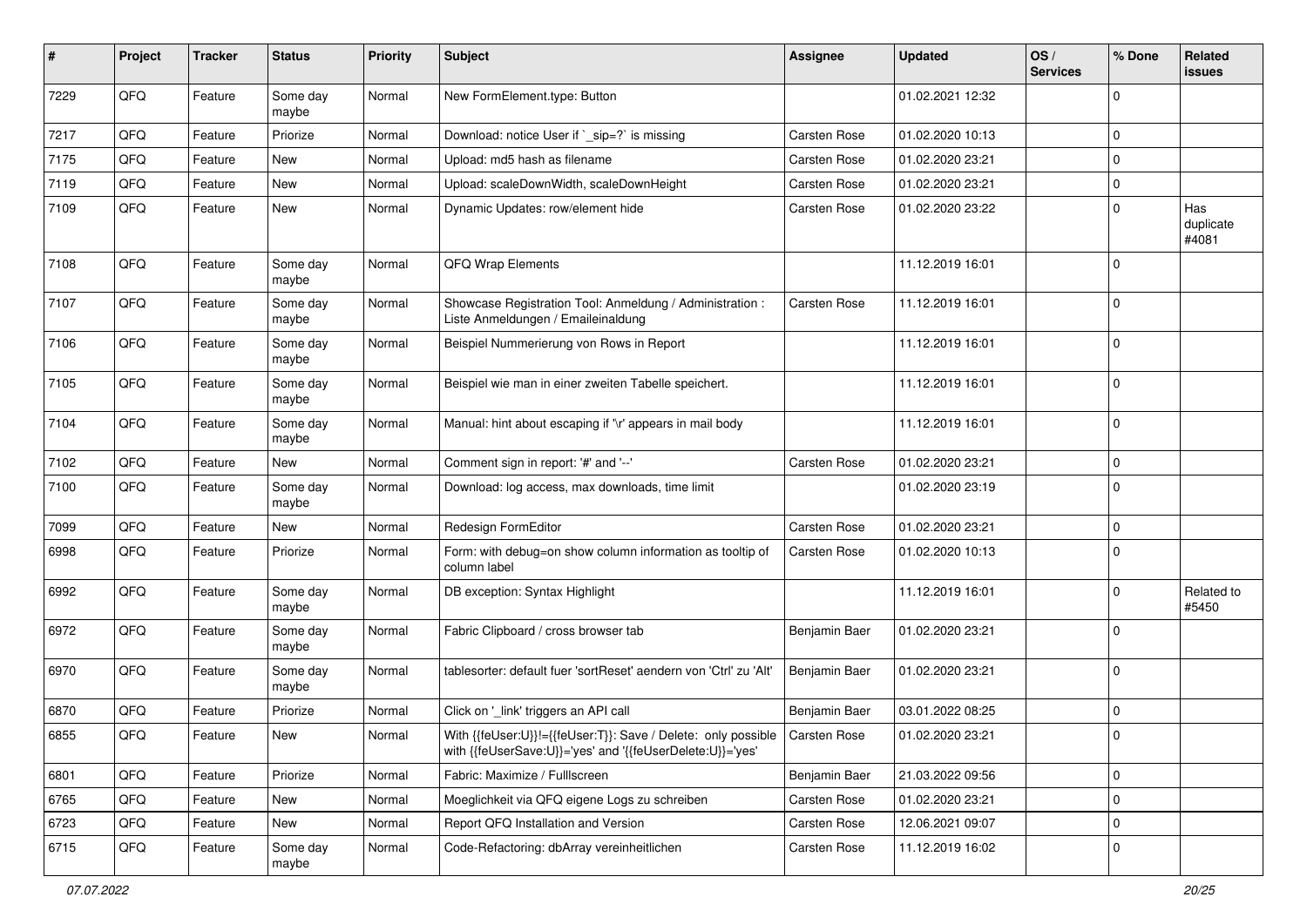| ∦    | Project | <b>Tracker</b> | <b>Status</b>     | <b>Priority</b> | <b>Subject</b>                                                                                        | <b>Assignee</b>     | <b>Updated</b>   | OS/<br><b>Services</b> | % Done      | Related<br>issues                           |
|------|---------|----------------|-------------------|-----------------|-------------------------------------------------------------------------------------------------------|---------------------|------------------|------------------------|-------------|---------------------------------------------|
| 6704 | QFQ     | Feature        | Some day<br>maybe | Normal          | Upload Mode: Bilder in Notizen rechts sollen aktuellen<br>Upload repräsentieren.                      |                     | 01.02.2020 23:19 |                        | $\mathbf 0$ | Related to<br>#3264                         |
| 6609 | QFQ     | Feature        | <b>New</b>        | Normal          | Formlet: JSON API erweitern                                                                           | Carsten Rose        | 01.02.2020 23:21 |                        | 50          |                                             |
| 6602 | QFQ     | Feature        | <b>New</b>        | Normal          | Formlet: in Report auf Mausklick ein mini-form oeffnen                                                | <b>Carsten Rose</b> | 11.12.2019 16:16 |                        | $\mathbf 0$ |                                             |
| 6594 | QFQ     | Feature        | New               | Normal          | Excel: on download, check if there is a valid sip                                                     | Carsten Rose        | 01.02.2020 23:21 |                        | $\Omega$    |                                             |
| 6515 | QFQ     | Feature        | Some day<br>maybe | Normal          | Formular: Felder dynamisch ein/ausblenden                                                             |                     | 11.12.2019 16:02 |                        | $\mathbf 0$ |                                             |
| 6437 | QFQ     | Feature        | <b>New</b>        | Normal          | Neuer Mode Button bei FormElementen                                                                   | <b>Carsten Rose</b> | 01.02.2020 23:21 |                        | $\Omega$    | Related to<br>#9668,<br>Blocked by<br>#9678 |
| 6299 | QFQ     | Feature        | Some day<br>maybe | Normal          | Attack detection: log table with invalid SIP access                                                   |                     | 11.12.2019 16:02 |                        | $\mathbf 0$ | Related to<br>#3947                         |
| 6292 | QFQ     | Feature        | <b>New</b>        | Normal          | Download: File speichern mit Hash aber original Filename in<br>der Datenbank vermerken fuer Downloads | <b>Carsten Rose</b> | 01.02.2020 23:21 |                        | $\mathbf 0$ |                                             |
| 6289 | QFQ     | Feature        | <b>New</b>        | Normal          | Form: Log                                                                                             | <b>Carsten Rose</b> | 01.02.2020 23:21 |                        | $\mathbf 0$ |                                             |
| 6288 | QFQ     | Feature        | Some day<br>maybe | Normal          | Best Practice: Erklaeren wie man ein Formular ganz in<br>'weiss' erstellen kann                       |                     | 11.12.2019 16:02 |                        | $\mathbf 0$ |                                             |
| 6261 | QFQ     | Feature        | New               | Normal          | <b>Persistent SIP</b>                                                                                 | <b>Carsten Rose</b> | 12.06.2021 09:07 |                        | $\mathbf 0$ | Related to<br>#10819                        |
| 6250 | QFQ     | Feature        | In Progress       | Normal          | Enhance layout: a) Subrecord, b) Subrecord-Title                                                      | Carsten Rose        | 01.02.2020 23:22 |                        | $\mathbf 0$ | Related to<br>#5391                         |
| 6224 | QFQ     | Feature        | Priorize          | Normal          | Dynamic update: fade in/out fields                                                                    | Benjamin Baer       | 21.03.2022 09:50 |                        | $\mathbf 0$ |                                             |
| 6084 | QFQ     | Feature        | Some day<br>maybe | Normal          | New escape type: 'D' - convert date                                                                   |                     | 01.02.2020 23:19 |                        | $\mathbf 0$ |                                             |
| 6083 | QFQ     | Feature        | Some day<br>maybe | Normal          | Dynamic Update: Value Check via SQL                                                                   |                     | 11.12.2019 16:02 |                        | $\mathbf 0$ |                                             |
| 5983 | QFQ     | Feature        | Some day<br>maybe | Normal          | Form Submit (save & update): normalize date/-time FE                                                  | Carsten Rose        | 01.02.2020 23:19 |                        | $\mathbf 0$ |                                             |
| 5942 | QFQ     | Feature        | Priorize          | Normal          | 'L' and 'type': append to links, generate via '_link' by using 'u:'                                   | Carsten Rose        | 01.02.2020 10:13 |                        | $\mathbf 0$ |                                             |
| 5923 | QFQ     | Feature        | Some day<br>maybe | Normal          | fillStoreSystemBySqlLate                                                                              |                     | 01.02.2020 23:19 |                        | $\mathbf 0$ |                                             |
| 5895 | QFQ     | Feature        | Some day<br>maybe | Normal          | Tutorial: List of all QFQ Features                                                                    |                     | 01.02.2020 23:19 |                        | $\mathbf 0$ |                                             |
| 5894 | QFQ     | Feature        | Feedback          | Normal          | Typeahead in Report: show/hide rows dynamically                                                       | Carsten Rose        | 18.02.2022 08:50 |                        | $\Omega$    | Related to<br>#5893,<br>Related to<br>#5885 |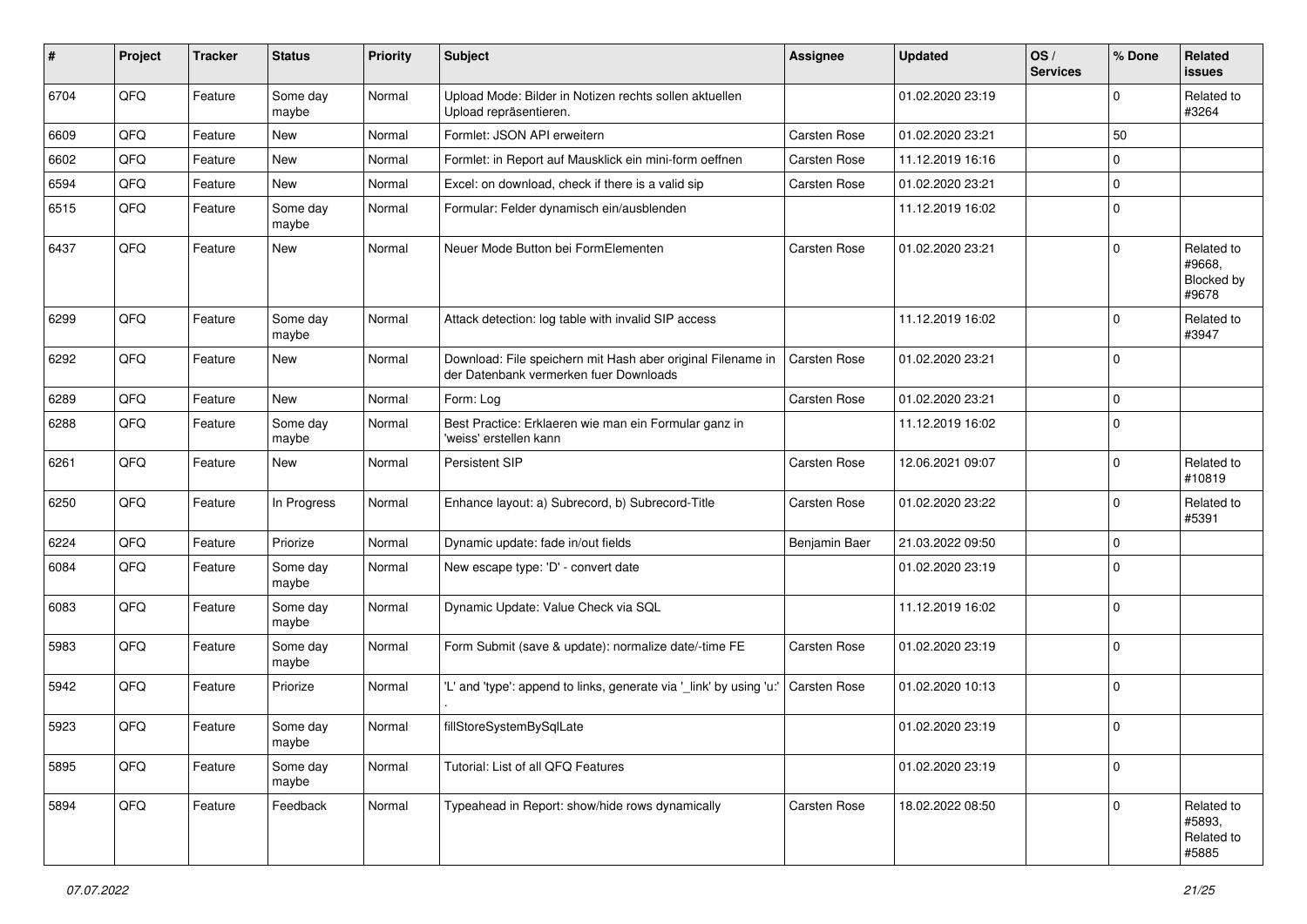| #    | Project | <b>Tracker</b> | <b>Status</b>     | <b>Priority</b> | <b>Subject</b>                                                                    | <b>Assignee</b>     | <b>Updated</b>   | OS/<br><b>Services</b> | % Done      | Related<br><b>issues</b>                    |
|------|---------|----------------|-------------------|-----------------|-----------------------------------------------------------------------------------|---------------------|------------------|------------------------|-------------|---------------------------------------------|
| 5893 | QFQ     | Feature        | Some day<br>maybe | Normal          | Edit on double-click                                                              |                     | 01.02.2020 23:19 |                        | $\Omega$    | Related to<br>#5894                         |
| 5892 | QFQ     | Feature        | Some day<br>maybe | Normal          | QFQ should use T3 API to manipulate FE GROUP<br>membership                        |                     | 01.02.2020 23:20 |                        | $\mathbf 0$ |                                             |
| 5852 | QFQ     | Feature        | Some day<br>maybe | Normal          | Logging: mail.log / sql.log - im FE anzeigen und via AJAX<br>aktualisieren        | <b>Carsten Rose</b> | 01.02.2020 23:19 |                        | $\Omega$    | Related to<br>#5885                         |
| 5851 | QFQ     | Feature        | Some day<br>maybe | Normal          | Queue System implementieren: MQTT, RabbitMQ                                       |                     | 01.02.2020 23:20 |                        | $\mathbf 0$ | Related to<br>#5715                         |
| 5850 | QFQ     | Feature        | Some day<br>maybe | Normal          | Deployment: In QFQ Doc best practice fuer zeitgemaesses<br>Deployment beschreiben |                     | 01.02.2020 23:20 |                        | $\mathbf 0$ |                                             |
| 5805 | QFQ     | Feature        | Some day<br>maybe | Normal          | TypeAHead SQL value instead of key stored                                         |                     | 01.02.2020 23:19 |                        | $\mathbf 0$ | Related to<br>#5444                         |
| 5783 | QFQ     | Feature        | Some day<br>maybe | Normal          | <b>BPMN View/Edit</b>                                                             |                     | 11.12.2019 16:02 |                        | $\Omega$    |                                             |
| 5782 | QFQ     | Feature        | New               | Normal          | NextCloud API                                                                     | Carsten Rose        | 01.02.2020 10:02 |                        | $\mathbf 0$ |                                             |
| 5715 | QFQ     | Feature        | New               | High            | PDF Caching                                                                       | Carsten Rose        | 03.05.2021 21:14 |                        | $\Omega$    | Related to<br>#5851,<br>Related to<br>#6357 |
| 5695 | QFQ     | Feature        | In Progress       | Normal          | Multiform                                                                         | Carsten Rose        | 02.01.2021 18:38 |                        | $\mathbf 0$ |                                             |
| 5665 | QFQ     | Feature        | Some day<br>maybe | Normal          | Versuch das '{{!' nicht mehr noetig ist.                                          | Carsten Rose        | 01.02.2020 23:20 |                        | $\Omega$    | Related to<br>#7432,<br>Related to<br>#7434 |
| 5579 | QFQ     | Feature        | Some day<br>maybe | Normal          | Enhance Doc / Presentation: variable type 'link column type'                      | Carsten Rose        | 01.02.2020 23:19 |                        | $\mathbf 0$ |                                             |
| 5562 | QFQ     | Feature        | Priorize          | Normal          | Drag'n'Drop fuer Uploads                                                          | Benjamin Baer       | 21.03.2022 09:52 |                        | $\Omega$    | Related to<br>#9706                         |
| 5548 | QFQ     | Feature        | Some day<br>maybe | Normal          | 801 Textfiles/Scriptfiles als Thumbnail                                           | Carsten Rose        | 07.03.2022 16:26 |                        | $\Omega$    |                                             |
| 5480 | QFQ     | Feature        | Some day<br>maybe | Normal          | QFQ: Dokumentation mit Screenshots versehen                                       | Carsten Rose        | 01.02.2020 23:20 |                        | $\mathbf 0$ | Related to<br>#9879                         |
| 5455 | QFQ     | Feature        | Some day<br>maybe | Normal          | Mail Redirects grld abhaengig                                                     |                     | 01.02.2020 23:20 |                        | $\Omega$    |                                             |
| 5452 | QFQ     | Feature        | Some day<br>maybe | Normal          | Thumbnails from PDF: bad quality                                                  |                     | 01.02.2020 23:20 |                        | $\mathbf 0$ |                                             |
| 5428 | QFQ     | Feature        | Some day<br>maybe | Normal          | secure thumbnail: late render on access.                                          | Carsten Rose        | 01.02.2020 23:20 |                        | $\mathbf 0$ |                                             |
| 5389 | QFQ     | Feature        | Some day<br>maybe | Normal          | QFQ Design: Multline label / note                                                 | Benjamin Baer       | 01.02.2020 23:19 |                        | $\mathbf 0$ |                                             |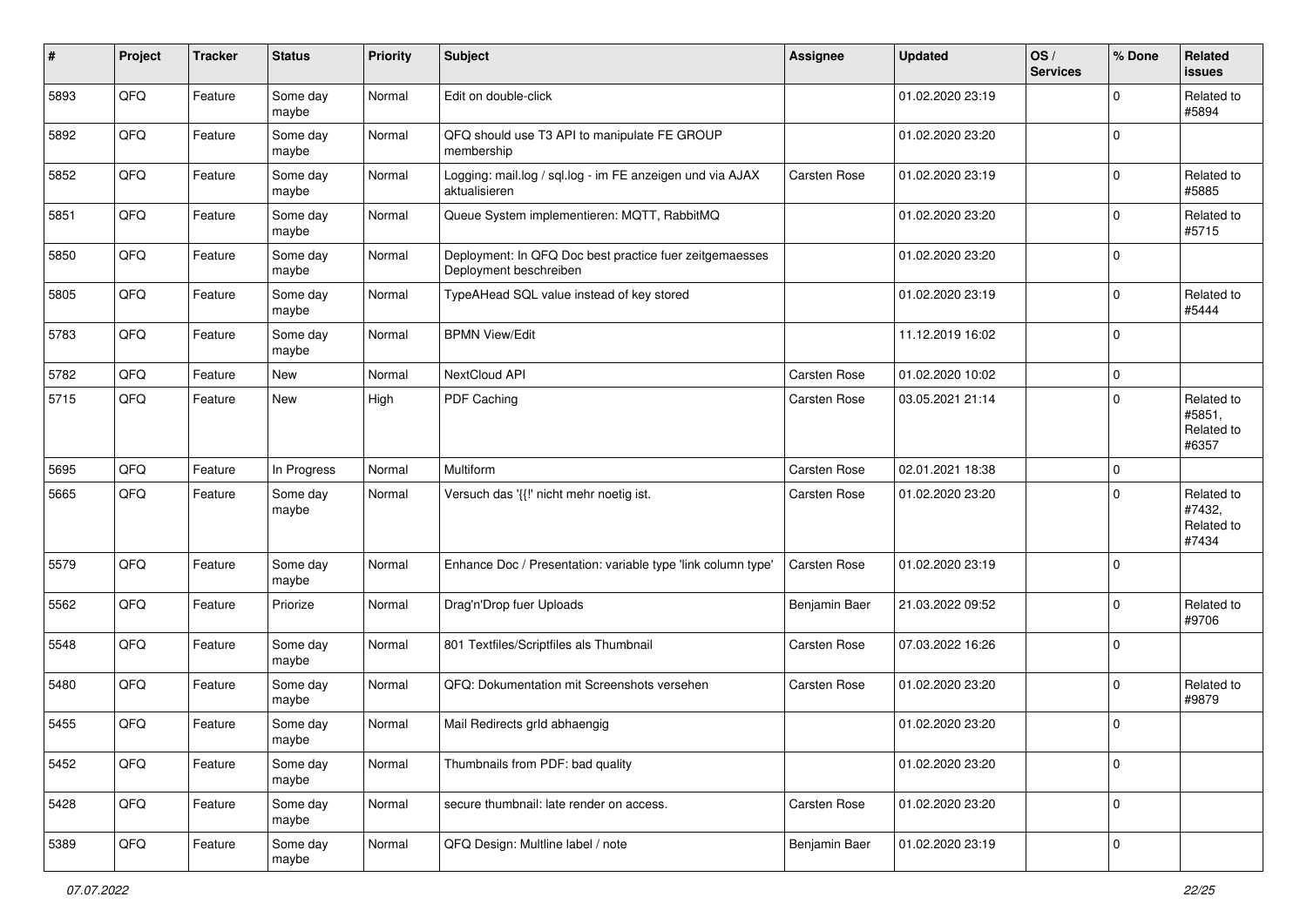| #    | Project | <b>Tracker</b> | <b>Status</b>     | <b>Priority</b> | <b>Subject</b>                                                                                                                                                | <b>Assignee</b>     | <b>Updated</b>   | OS/<br><b>Services</b> | % Done      | Related<br><b>issues</b> |
|------|---------|----------------|-------------------|-----------------|---------------------------------------------------------------------------------------------------------------------------------------------------------------|---------------------|------------------|------------------------|-------------|--------------------------|
| 5366 | QFQ     | Feature        | Priorize          | Normal          | Saving with keyboard shortcuts                                                                                                                                | Benjamin Baer       | 21.03.2022 09:47 |                        | $\Omega$    |                          |
| 5345 | QFQ     | Feature        | New               | Normal          | Report: UPDATE / INSERT / DELETE statements should<br>trigger subqueries, depending on the result.                                                            | <b>Carsten Rose</b> | 27.05.2020 16:11 |                        | $\Omega$    |                          |
| 5342 | QFQ     | Feature        | Some day<br>maybe | Normal          | link - with HTML Attributes                                                                                                                                   |                     | 01.02.2020 23:20 |                        | $\mathbf 0$ | Related to<br>#14077     |
| 5160 | QFQ     | Feature        | Some day<br>maybe | Normal          | QFQ collaborative / together.js, ShareJS, y-js, collaborative,                                                                                                |                     | 11.12.2019 16:02 |                        | $\Omega$    |                          |
| 5132 | QFQ     | Feature        | Some day<br>maybe | Normal          | Error Message sendmail missing attachment: more details                                                                                                       | <b>Carsten Rose</b> | 01.02.2020 23:19 |                        | $\Omega$    |                          |
| 5131 | QFQ     | Feature        | New               | Normal          | Activate Spin Gear ('wait/busy' indicator) via LINK attribute                                                                                                 | <b>Carsten Rose</b> | 01.02.2020 23:21 |                        | $\Omega$    |                          |
| 5129 | QFQ     | Feature        | Some day<br>maybe | Normal          | Reports: SQL fuer x Achse und y Achse                                                                                                                         |                     | 11.12.2019 16:02 |                        | $\mathbf 0$ |                          |
| 5024 | QFQ     | Feature        | Some day<br>maybe | Normal          | Fabric: Generate PDF with edits                                                                                                                               | Benjamin Baer       | 01.02.2020 23:20 |                        | $\mathbf 0$ | Related to<br>#10704     |
| 4974 | QFQ     | Feature        | Some day<br>maybe | Normal          | Long polling - inform all listening clients of changes                                                                                                        |                     | 11.12.2019 16:02 |                        | $\Omega$    |                          |
| 4956 | QFQ     | Feature        | Some day<br>maybe | Normal          | Sendmail: Benutzerdefinierte Headers                                                                                                                          | <b>Carsten Rose</b> | 11.12.2019 16:02 |                        | $\Omega$    |                          |
| 4872 | QFQ     | Feature        | Some day<br>maybe | Normal          | Fields of Typo3 page available in STORE_TYPO3                                                                                                                 | <b>Carsten Rose</b> | 01.02.2020 23:19 |                        | $\Omega$    |                          |
| 4869 | QFQ     | Feature        | Some day<br>maybe | Normal          | Dynamic Update (show, hide, readonly?, required?) for<br><b>Template Group Elements</b>                                                                       | Carsten Rose        | 01.02.2020 23:19 |                        | $\Omega$    | Related to<br>#4865      |
| 4839 | QFQ     | Feature        | Some day<br>maybe | Normal          | qfq-handle in <head> Abschnitt</head>                                                                                                                         | Carsten Rose        | 11.12.2019 16:02 |                        | $\Omega$    |                          |
| 4816 | QFQ     | Feature        | Some day<br>maybe | Normal          | Templates for QFQ Reports (Tables, Radios, )                                                                                                                  |                     | 01.02.2020 23:20 |                        | $\mathbf 0$ |                          |
| 4757 | QFQ     | Feature        | Some day<br>maybe | Normal          | Test subrecord: download links ok? Links ok?                                                                                                                  | <b>Carsten Rose</b> | 01.02.2020 23:20 |                        | $\Omega$    |                          |
| 4719 | QFQ     | Feature        | Some day<br>maybe | Normal          | Custom Message in Client in case of 'Browser tab close,<br>modification will be lost'                                                                         |                     | 01.02.2020 23:20 |                        | $\mathbf 0$ |                          |
| 4652 | QFQ     | Feature        | Some day<br>maybe | Normal          | UZH CD: Weiterleitung auf benutzerdefinierte 403/404 Seite                                                                                                    | <b>Carsten Rose</b> | 01.02.2020 23:20 |                        | $\mathbf 0$ |                          |
| 4650 | QFQ     | Feature        | Some day<br>maybe | Normal          | Convert html to doc/rtf                                                                                                                                       | Carsten Rose        | 01.02.2020 23:20 |                        | 0           | Related to<br>#10704     |
| 4640 | QFQ     | Feature        | Some day<br>maybe | Normal          | Rename System Forms                                                                                                                                           |                     | 01.02.2020 23:20 |                        | $\mathbf 0$ |                          |
| 4627 | QFQ     | Feature        | Some day<br>maybe | Normal          | dbupdate: all tables - check 'create', 'modified' if it is possible<br>to change to default 'CURRENT_TIMESTAMP' and modified<br>'ON UPDATE CURRENT_TIMESTAMP' |                     | 01.02.2020 23:20 |                        | $\mathbf 0$ |                          |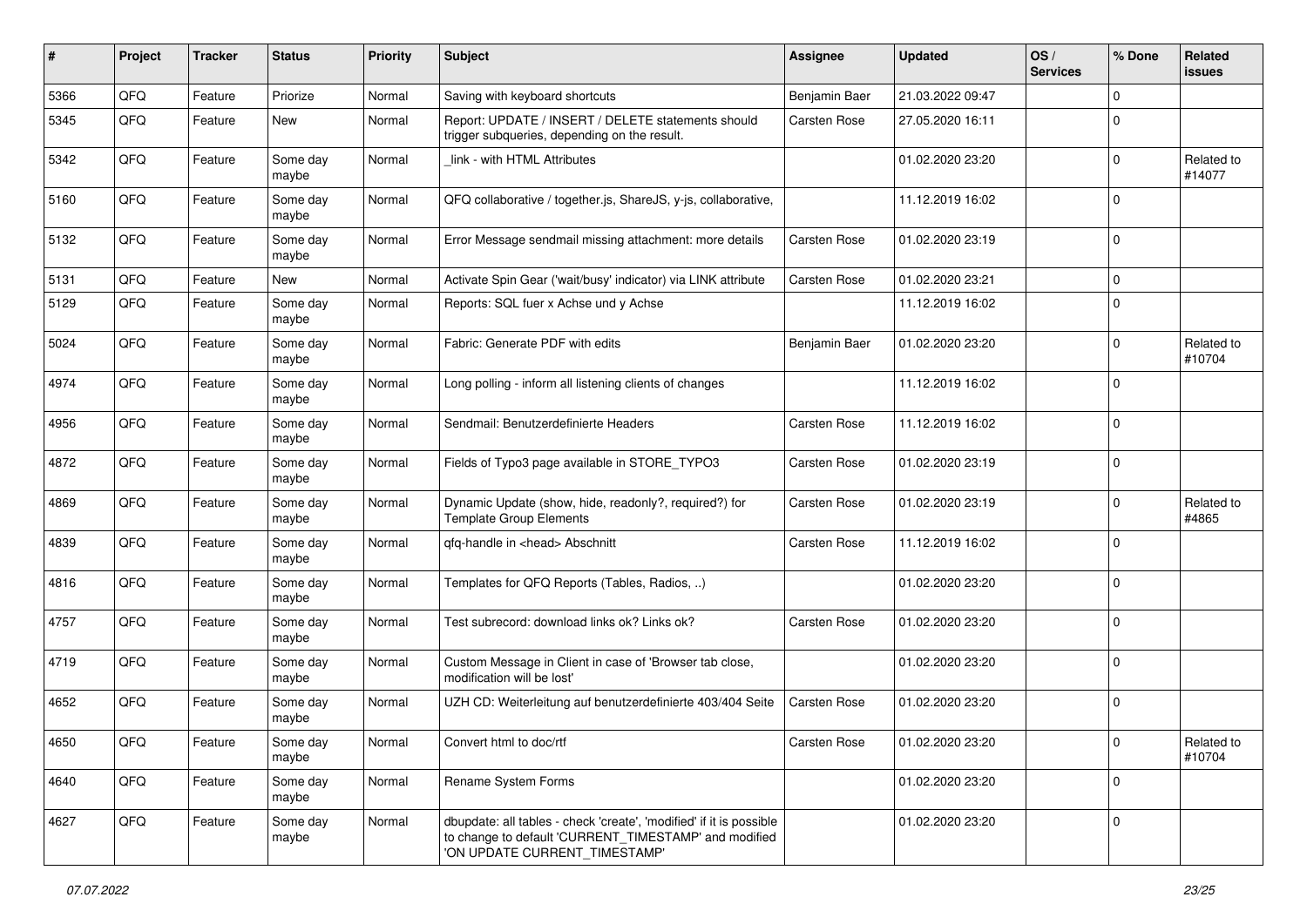| #    | Project | <b>Tracker</b> | <b>Status</b>     | <b>Priority</b> | <b>Subject</b>                                                                                            | <b>Assignee</b>     | <b>Updated</b>   | OS/<br><b>Services</b> | % Done      | <b>Related</b><br><b>issues</b>             |
|------|---------|----------------|-------------------|-----------------|-----------------------------------------------------------------------------------------------------------|---------------------|------------------|------------------------|-------------|---------------------------------------------|
| 4626 | QFQ     | Feature        | Some day<br>maybe | Normal          | Mobile View: 'classBody=qfq-form-right' makes no sense                                                    |                     | 01.02.2020 23:20 |                        | $\Omega$    |                                             |
| 4606 | QFQ     | Feature        | Some day<br>maybe | Normal          | link: qualifier to render bootstrap button                                                                | <b>Carsten Rose</b> | 01.02.2020 23:19 |                        | $\mathbf 0$ |                                             |
| 4551 | QFQ     | Feature        | Some day<br>maybe | Normal          | Set 'pills' via dynamicUpdate to show/hide/disabled                                                       |                     | 01.02.2020 23:20 |                        | $\mathbf 0$ | Related to<br>#3752                         |
| 4536 | QFQ     | Feature        | Some day<br>maybe | Normal          | FE upload: problem with delete if mutliple uploads an<br>FE.name="                                        |                     | 01.02.2020 23:20 |                        | $\mathbf 0$ |                                             |
| 4446 | QFQ     | Feature        | Some day<br>maybe | Normal          | New FE get same feldContainerId as last modifed FE                                                        |                     | 01.02.2020 23:20 |                        | $\Omega$    |                                             |
| 4445 | QFQ     | Feature        | Some day<br>maybe | Normal          | template group: Option to simulate fieldset                                                               |                     | 28.06.2021 14:11 |                        | $\mathbf 0$ |                                             |
| 4444 | QFQ     | Feature        | Some day<br>maybe | Normal          | FE.type=upload: detect mime type                                                                          |                     | 11.12.2019 16:02 |                        | $\Omega$    | Related to<br>#4303                         |
| 4443 | QFQ     | Feature        | Some day<br>maybe | Normal          | Form: multiple secondary tables                                                                           |                     | 01.02.2020 23:20 |                        | $\mathbf 0$ |                                             |
| 4442 | QFQ     | Feature        | Some day<br>maybe | Normal          | Special Column Name: link - new symbol G (Glyph) to<br>choose any available symbol                        |                     | 11.12.2019 16:02 |                        | $\mathbf 0$ |                                             |
| 4440 | QFQ     | Feature        | Some day<br>maybe | Normal          | Manual.rst: explain how to. expand PHP Session to 4h                                                      |                     | 11.12.2019 16:02 |                        | $\mathbf 0$ |                                             |
| 4439 | QFQ     | Feature        | Some day<br>maybe | Normal          | Log: report all actions fired by an FE Element, incl. the<br>original directive (slaveld, sqllnsert, )    |                     | 01.02.2020 23:20 |                        | $\Omega$    | Related to<br>#4432,<br>Related to<br>#5458 |
| 4435 | QFQ     | Feature        | Some day<br>maybe | Normal          | Report: striptags - specify allowed tags                                                                  |                     | 01.02.2020 23:20 |                        | $\mathbf 0$ |                                             |
| 4433 | QFQ     | Feature        | Some day<br>maybe | Normal          | Log when SIP will be destroyed by QFQ for any (security)<br>reason                                        |                     | 01.02.2020 23:20 |                        | $\mathbf 0$ | Related to<br>#4432,<br>Related to<br>#5458 |
| 4420 | QFQ     | Feature        | Some day<br>maybe | Normal          | Client: Local Storage - store the changes of a form, local in<br>the browser.                             | Benjamin Baer       | 11.12.2019 16:02 |                        | $\Omega$    |                                             |
| 4413 | QFQ     | Feature        | <b>New</b>        | Normal          | fieldset: show/hidden, modeSql, dynamicUpdate                                                             | <b>Carsten Rose</b> | 09.02.2022 15:19 |                        | $\mathbf 0$ |                                             |
| 4365 | QFQ     | Feature        | Some day<br>maybe | Normal          | Multi Language: new way of config                                                                         | Carsten Rose        | 01.02.2020 23:20 |                        | $\mathbf 0$ |                                             |
| 4349 | QFQ     | Feature        | Some day<br>maybe | Normal          | link download: downloaded external URL to<br>deliver/concatenate - check mimetipe and handle it correctly | <b>Carsten Rose</b> | 11.12.2019 16:02 |                        | $\mathbf 0$ |                                             |
| 4343 | QFQ     | Feature        | Some day<br>maybe | Normal          | Link: Classifier to add 'attributes'                                                                      | <b>Carsten Rose</b> | 01.02.2020 23:20 |                        | $\mathbf 0$ | Related to<br>#14077                        |